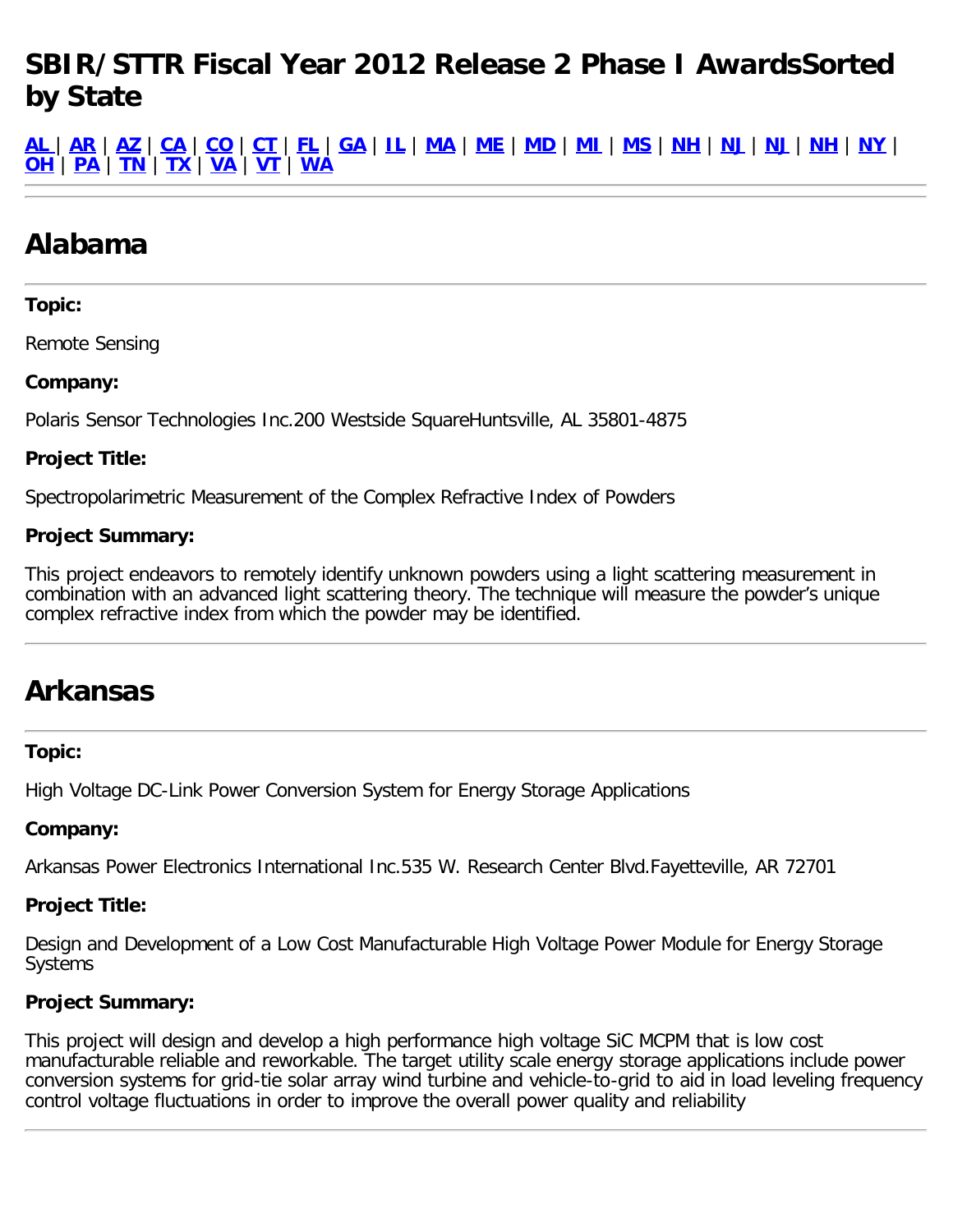# **Arizona**

# **Topic:**

Selected Energy Efficiency Technologies

# **Company:**

Arbsource LLC1235 W LAIRD STTempe, AZ 85281-5321

# **Project Title:**

Using ARB Biotech for H2 Generation and Efficient Commercial Wastewater Treatment

# **Project Summary:**

Food and beverage processors are burdened with huge costs managing wastewater totaling six or seven figures per year just in operations. This project will cut this cost in half by supplying low-energy high quality wastewater treatment for customers and can deliver a two year payback period.

# <span id="page-1-0"></span>**California**

## **Topic:**

Selected Energy Efficiency Technologies

# **Company:**

Applied Spectra Inc.46661 Fremont Blvd.Fremont, CA 94538-6410

# **Project Title:**

Real-Time In-Situ Metrology for Lithium-Ion Battery R&D and Manufacturing

# **Project Summary:**

This projec will develop a benchtop optical sensor for direct real-time measurements of the chemical composition of battery materials and electrode/electrolyte interfaces with depth resolution down to the nanometer range.

# **Topic:**

Selected Renewable Energy Technologies

# **Company:**

Berkeley Air Monitoring Group Inc.2124 Kittredge St. #57Berkeley, CA 94704-1486

# **Project Title:**

Platform for Integrated Cookstove Assessment (PICA)

# **Project Summary:**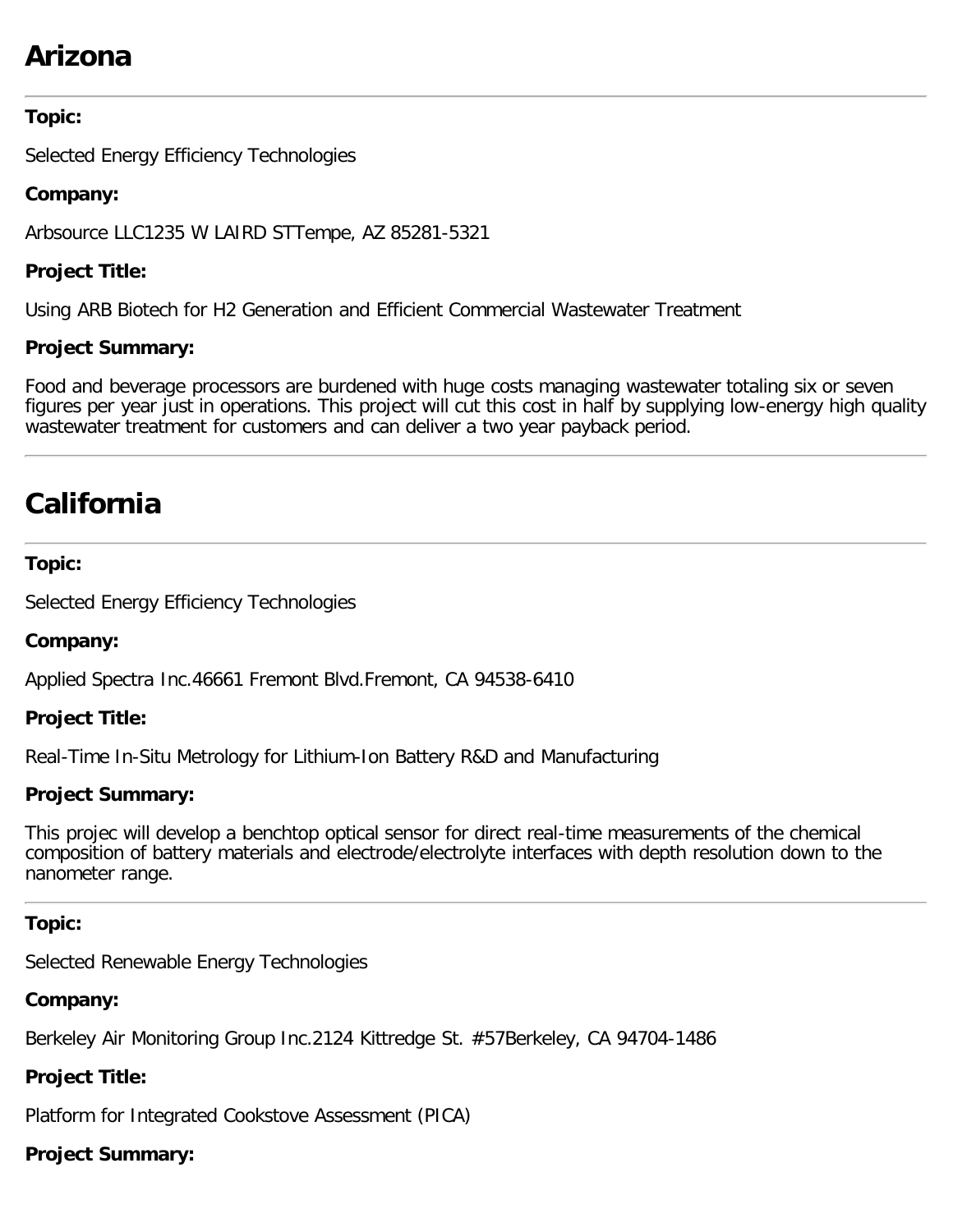The Platform for Integrated Cookstove Assessment (PICA) project will create an integrated software platform for collection management analysis and reporting of in-field cookstove performance data update the current sensors for measurement of stove usage indoor air pollution and emissions and integrate these and other sensors into the PICA system.

# **Topic:**

Selected Renewable Energy Technologies

# **Company:**

Cirrus Sense LLC2356 Pelham AvenueLos Angeles, CA 90064-2212

# **Project Title:**

Wireless Instrument for Automated Measurement of Clean Cookstove Usage and Black Carbon Emissions

# **Project Summary:**

This project will develop a low-cost geotemporally referenced sensor for monitoring and reporting cookstove usage and black carbon emissions generated by biomass burning.

# **Topic:**

Selected Energy Efficiency Technologies

# **Company:**

Farasis Energy Inc.21363 Cabot Blvd.Hayward, CA 94545-1657

# **Project Title:**

Recycling Technology for Low Cost Li-ion Cells

# **Project Summary:**

This project will develop a novel approach to recycling Li-ion cells. Use of the technology could lower the cost of Li-ion cells and decrease the environmental impact of batteries from electric and hybrid electric vehicles.

# **Topic:**

Crosscutting Fossil Energy Research

# **Company:**

General Cybernation Group Inc.2868 Prospect Park DriveRancho Cordova, CA 95670-6065

# **Project Title:**

Self-Organizing Sensing and Actuation for Advanced Process Control

# **Project Summary:**

This project will result in a novel advanced process control architecture with Self-Organizing Sensing (SOS) and Self-Organizing Actuation (SOA) methods technologies and products. They can make a big impact on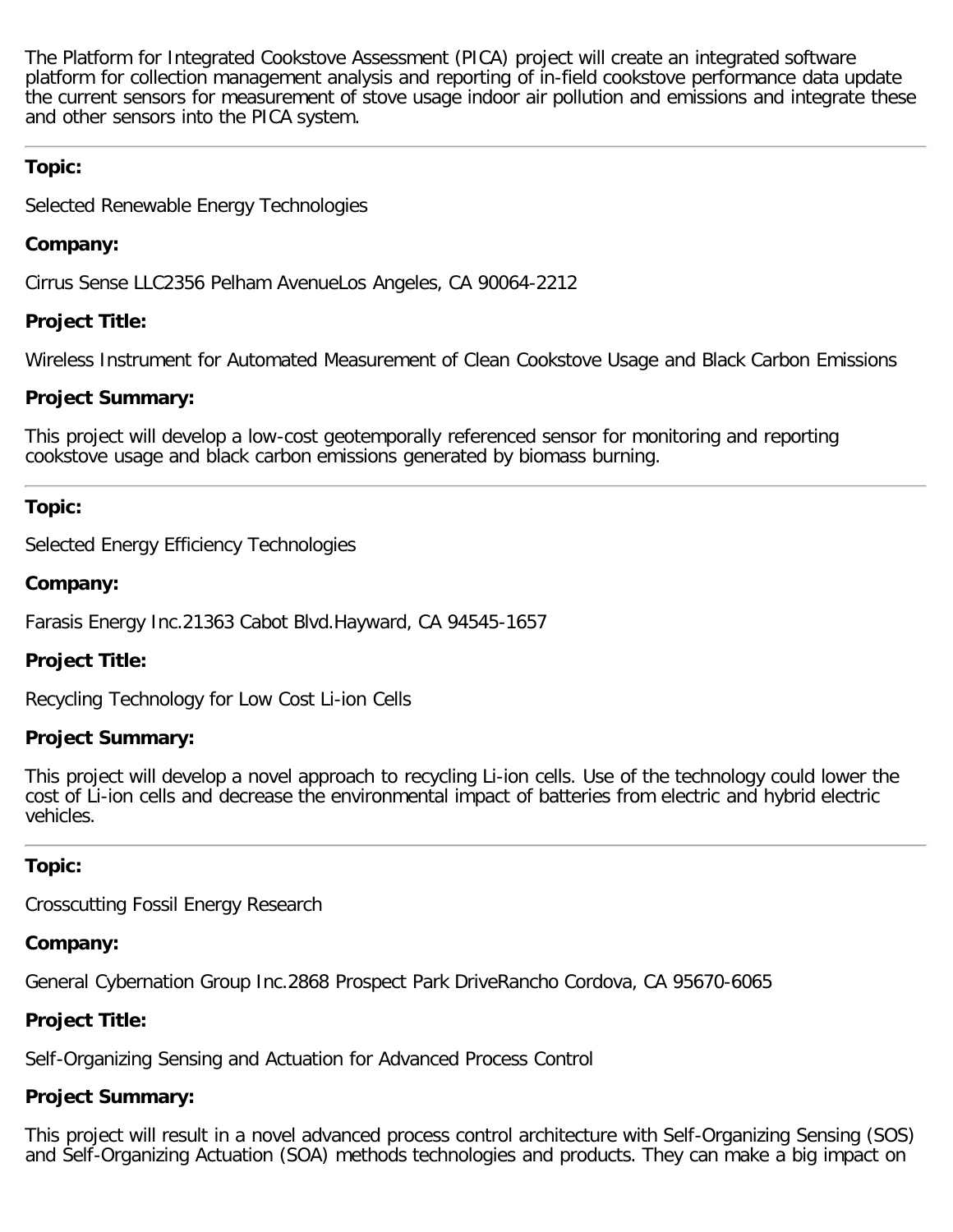the industry and help the U.S. strengthen its energy security economic health and movement towards a cleaner environment.

# **Topic:**

Climate Control Technologies for Fossil Energy Applications

# **Company:**

Groundmetrics Inc.3895 Clairemont DriveSan Diego, CA 92117-5833

# **Project Title:**

Permanent Electromagnetic Monitoring of CO2 Sequestration in Deep Reservoirs

# **Project Summary:**

This project will develop and build a system for long- term monitoring of CO2 reservoirs to confirm the integrity of the seal. The purpose of storing CO2 is to mitigate its effect on the atmosphere and climate.

# **Topic:**

Climate Control Technologies for Fossil Energy Applications

# **Company:**

Innosense LLC2531 West 237th StreetTorrance, CA 90505

# **Project Title:**

Polymer Nanowire Sensor Array for Subsurface CO2 Monitoring

# **Project Summary:**

This project will support the DOE program objectives of lowering the cost of CO2 capture and ensure that this greenhouse gas can be stored in geologic formations safely and permanently.

# **Topic:**

Oil and Gas Technologies

# **Company:**

Optiphase Inc.7652 Haskell AvenueVan Nuys, CA 91406-2005

# **Project Title:**

Enhanced Fiber Optic Distributed Acoustic Sensing for Reservoir Imaging

# **Project Summary:**

High-resolution fiber optic based distributed acoustic sensing is applied to the enhancement of oil and gas reservoir imaging with the prospect to increase the recovery rate of performing wells. Increases in the oil recovery rate will have a considerable positive effect on the environment as the remaining oil from marginal fields can be extracted with the existing infrastructure.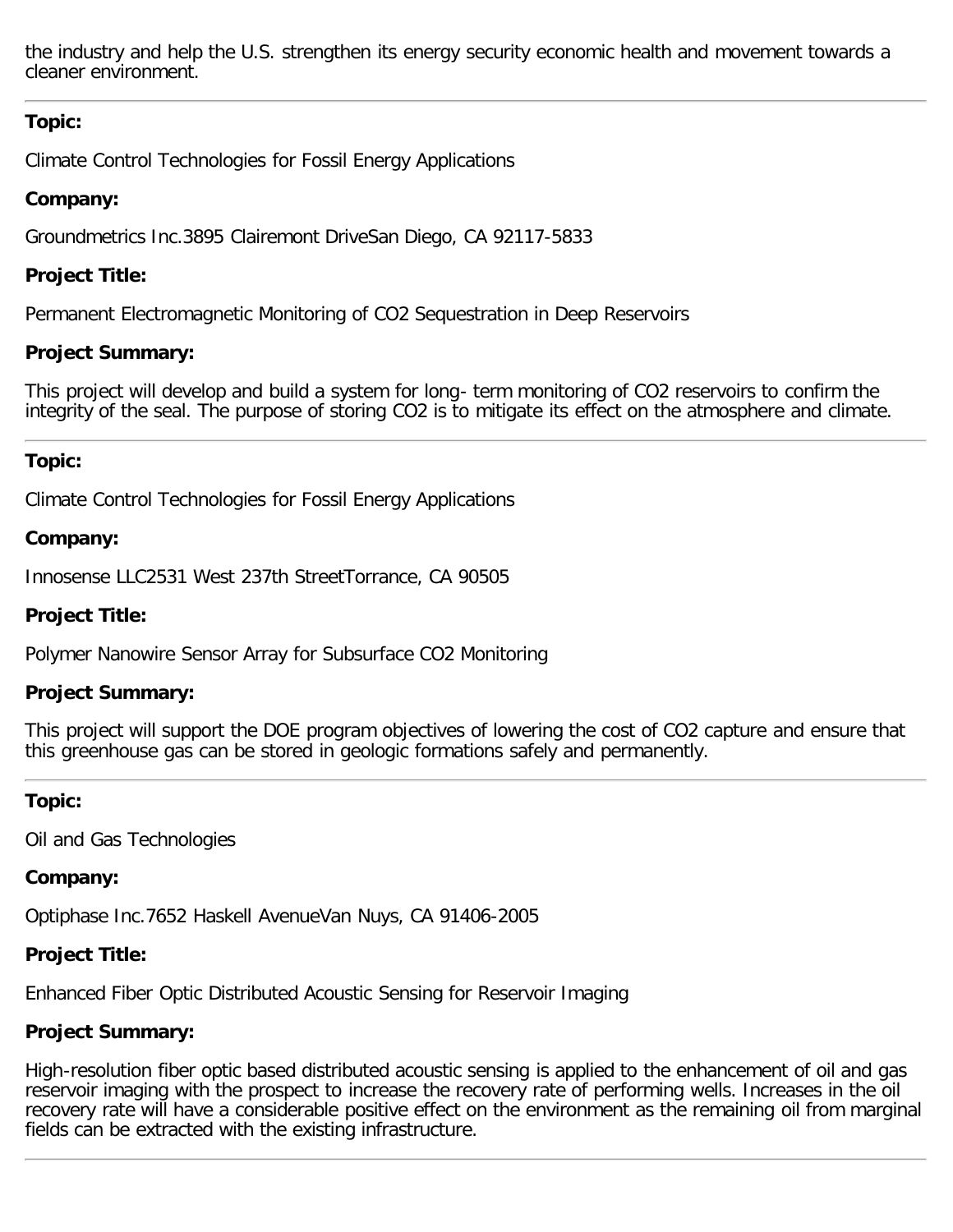# **Topic:**

Selected Renewable Energy Technologies

## **Company:**

Physical Optics Corporation1845 West 205th StreetTorrance, CA 90501

# **Project Title:**

Geothermal Alternative Thermoelectric Electricity Regeneration

## **Project Summary:**

America's geothermal resources are largely untapped because existing technologies require significant temperatures to run traditional power plants on the surface. To recover unutilized geothermal energy potential POC proposes a new and unique downhole thermoelectric energy extraction technology based on nanoporous materials developed for fuel cells

## **Topic:**

Advanced Technologies for Nuclear Energy

## **Company:**

Ultramet12173 Montague StreetPacoima, CA 91331-2210

## **Project Title:**

Advanced Vented Fuel Concept for Deep Burn Reactors

#### **Project Summary:**

Development of a high temperature vented fuel form is required to enable deep burn reactor designs that reduce proliferation risk and minimize transuranic waste. The vented foam fuel is ideal for small modular reactors that fully utilize all the energy content require no refueling or spent fuel storage and may consume existing spent fuel stockpiles.

# <span id="page-4-0"></span>**Colorado**

#### **Topic:**

Selected Renewable Energy Technologies

# **Company:**

Aqwest LLC8276 Eagle RoadLarkspur, CO 80118-8224

# **Project Title:**

Magnetocaloric Generator for Geothermal Heat Energy Recovery

# **Project Summary:**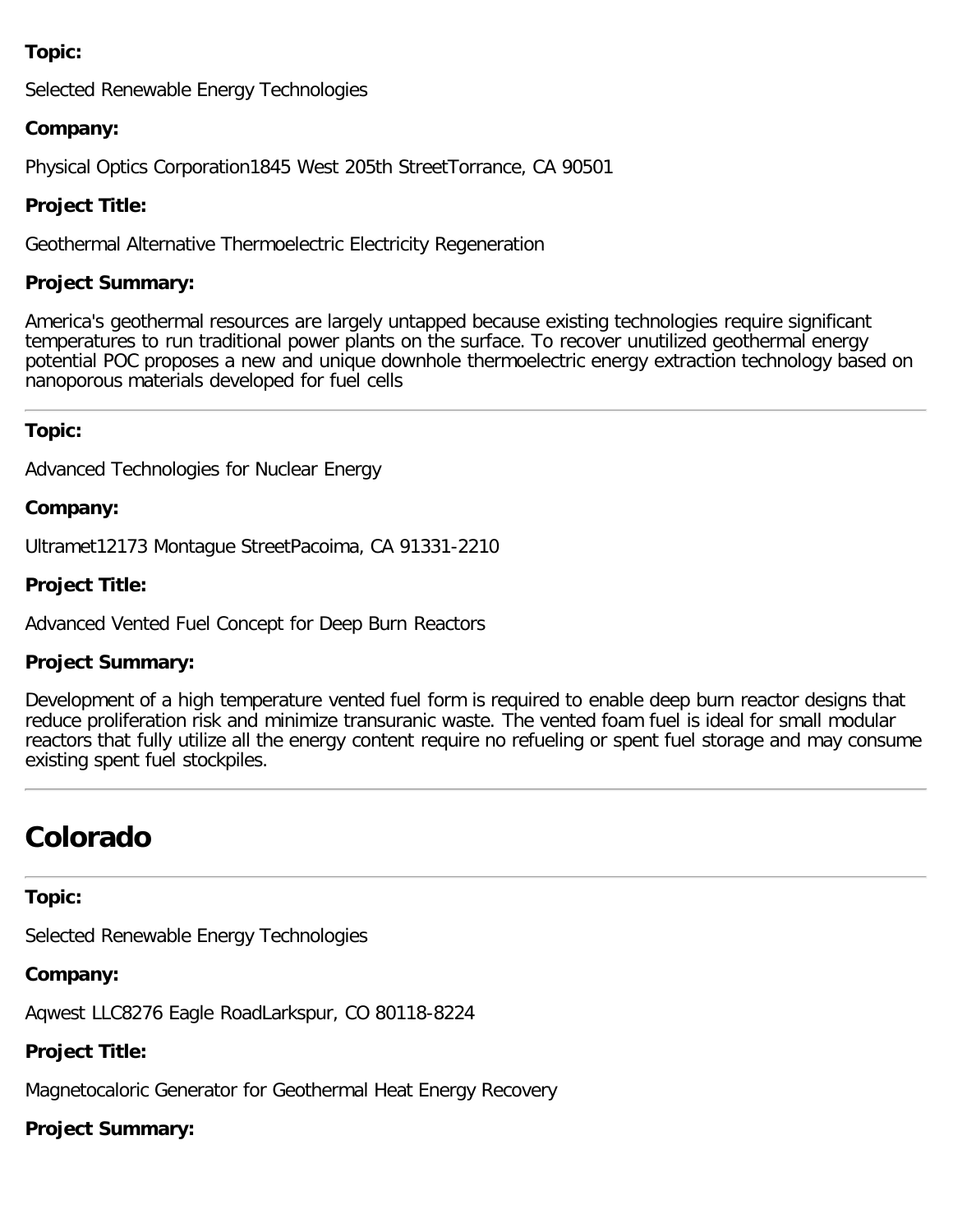This project will develop and demonstrate an innovative magnetocaloric generator for production of electric power from geothermal heat at high thermodynamic efficiency. Projected benefits to the public include US dependence on fossil fuels (especially foreign oil) the cost of electric power and GHG emissions.

# **Topic:**

Selected Renewable Energy Technologies

# **Company:**

Cool Energy Inc.5541 Central Ave.Boulder, CO 80301-2876

# **Project Title:**

Low-Temperature Stirling Engine for Geothermal Electricity Generation

# **Project Summary:**

A novel power system will be designed for geothermal wells and oil and gas wells. If widely deployed this approach could replace up to 100 fossil fuel power plants.

# **Topic:**

Climate Control Technologies for Fossil Energy Applications

# **Company:**

Ion Engineering LLC3052 Sterling CircleBoulder, CO 80301

# **Project Title:**

Carbon Capture Process Simplifications and Performance Improvements Using Novel Polymer Membranes for the Facilitated Transport of CO2

# **Project Summary:**

The use of advanced polymer membranes for CO2 capture at power plants can provide an economical and energy efficient means of drastically reducing emissions while continuing to utilize conventional fuel sources for electric power generation. This project will develop materials that can achieve this goal and accelerate the utilization of inexpensive clean energy.

# **Topic:**

Advanced Technologies for Nuclear Energy

# **Company:**

Sporian Microsystems Inc.515 Courtney Way Suite BLafayette, CO 80026-8821

# **Project Title:**

Advanced High Temperature Control Rod Position Sensor for Nuclear Power Systems

# **Project Summary:**

A novel high temperature ceramic sensor is proposed to help ensure safe operation of existing and future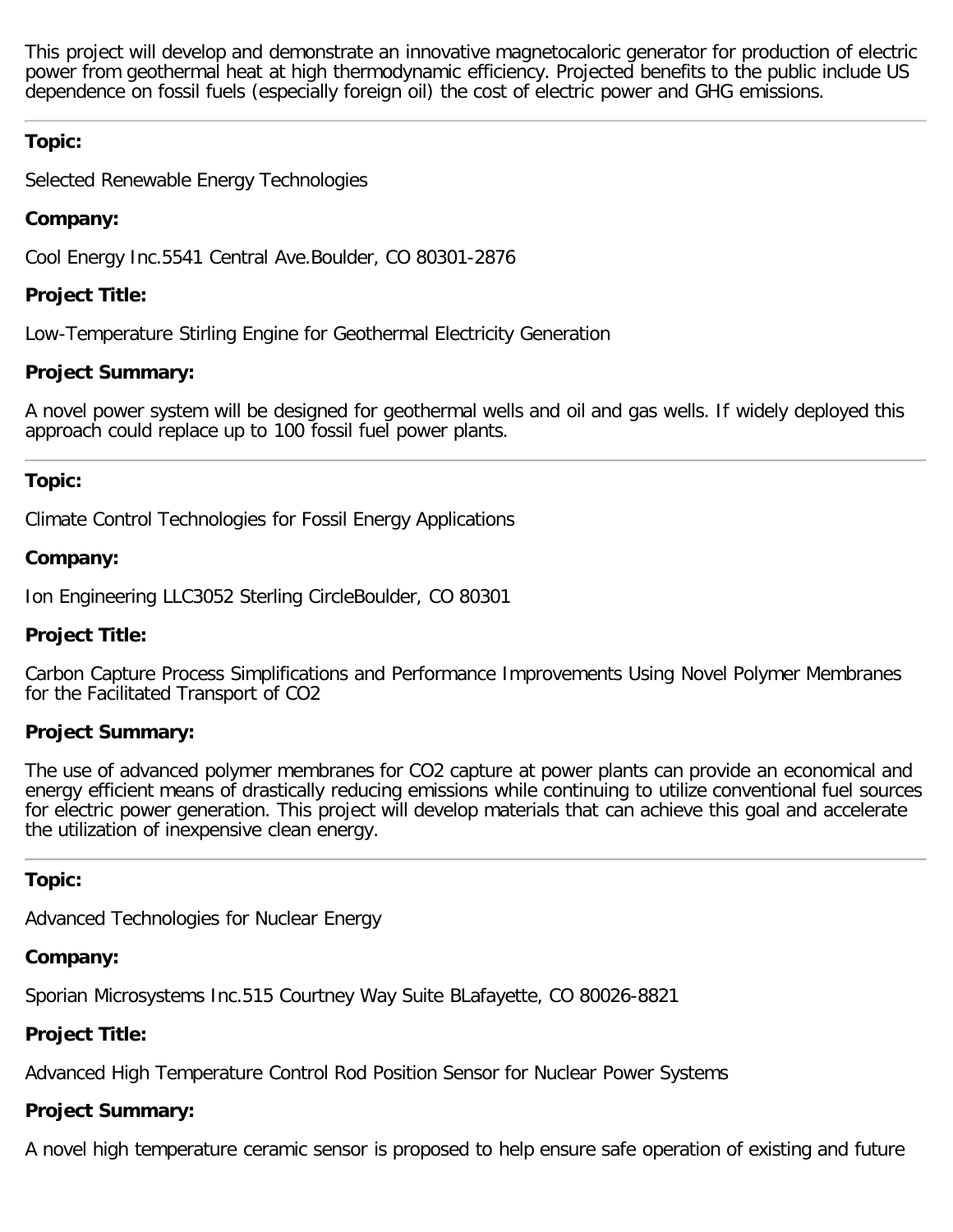## **Topic:**

Crosscutting Fossil Energy Research

## **Company:**

Sporian Microsystems Inc.515 Courtney Way Suite BLafayette, CO 80026-8821

# **Project Title:**

Advanced Ceramic Materials and Packaging Technologies For Sensors Operable 1800C in Advanced Energy Generation Systems

## **Project Summary:**

This project will develop a novel technology based on advanced high temperature materials to support the implementation of new sensor technologies that can increase the fuel efficiency of fossil fuel energy generation systems.

## **Topic:**

Selected Renewable Energy Technologies

## **Company:**

Symbios Technologies LLC3185 Rampart RdFort Collins, CO 80523-0922

# **Project Title:**

Improved Cellulosic Biorefinery Economics via a Novel Catalytic Membrane Reactor for Biomass Hydrolysis

# **Project Summary:**

This project will develop validate and commercialize a proprietary membrane-reactor technology that—for the first time—could enable cost-competitive production of sugars from cellulosic biomass feedstocks for making cellulosic ethanol and related biofuels and other high-value bioproducts allowing the U.S. to meet federal mandates/goals for alternative fuels production.

#### **Topic:**

Coal Gasification Technologies

#### **Company:**

Tda Research Inc.12345 W. 52nd Ave.Wheat Ridge, CO 80033-1916

# **Project Title:**

Warm Gas Multi-contaminant Removal System

# **Project Summary:**

The use environmentally responsible coal-based processes is hindered by the presence of a wide spectrum contaminants present in coal. This project will develop a clean-up technology to remove these contaminants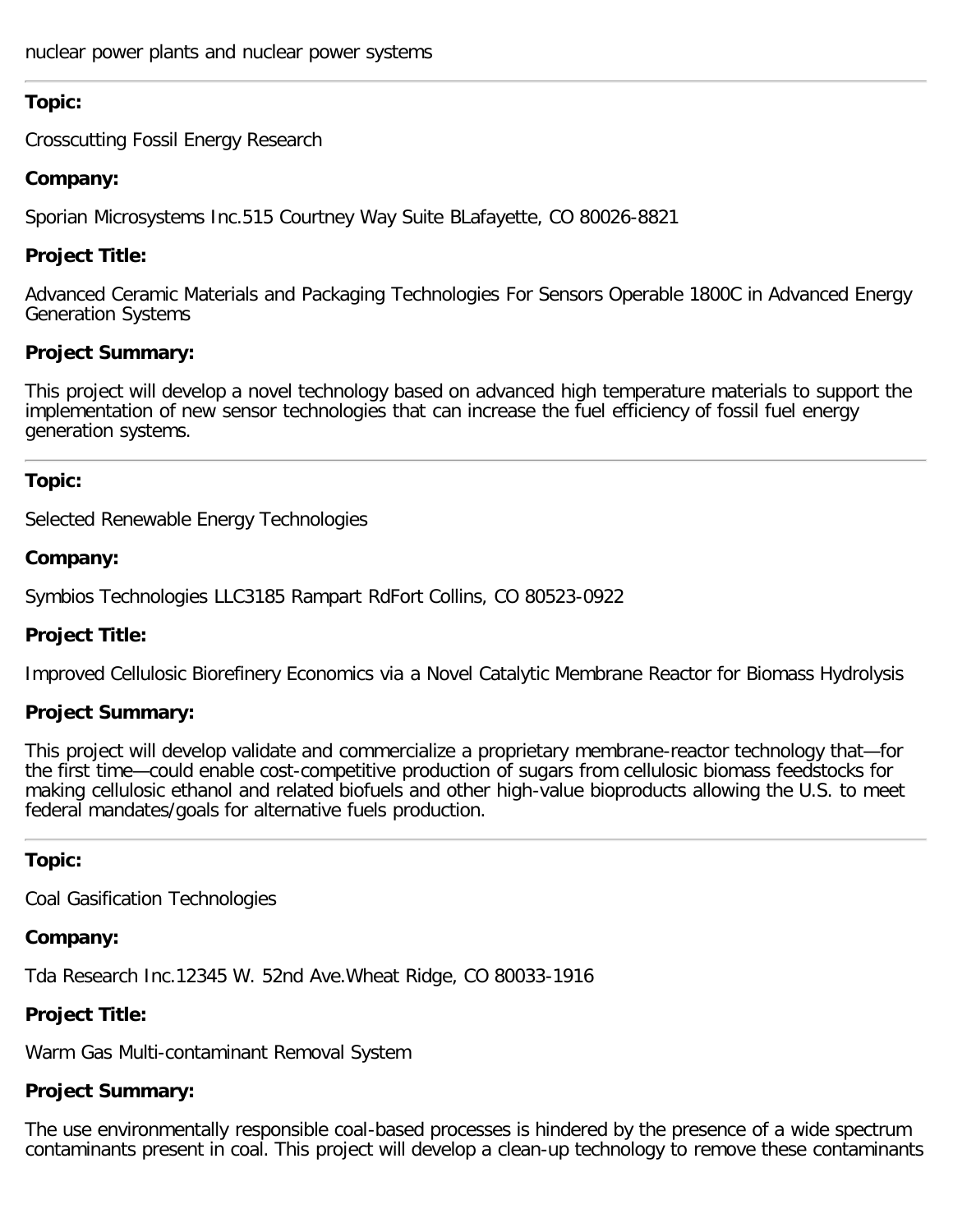in a cost-effective way to support the widespread utilization of coal in environmentally responsible power generation and production of transportation fuels.

# **Topic:**

Selected Energy Efficiency Technologies

# **Company:**

Tda Research Inc.12345 W. 52nd Ave.Wheat Ridge, CO 80033-1916

# **Project Title:**

High Performance Activated Carbons for Advanced Lead-Acid Battery Hybrid Electric Vehicles

# **Project Summary:**

This project will develop high performance carbon additives for the lead-acid batteries used in start/stop HEVs. Start/stop HEVs get 5 – 8% higher gas mileage than conventional cars with additional cost less than \$1000.

# **Topic:**

Technologies for Clean Fuels and Hydrogen from Coal

# **Company:**

Tda Research Inc.12345 W. 52nd Ave.Wheat Ridge, CO 80033-1916

# **Project Title:**

Enhanced Fischer-Tropsch Catalysts for Conversion of Biomass and Coal to Transportation Fuels

# **Project Summary:**

The liquid fuels produced by FT synthesis using coal-derived syngas can provide an immediately viable alternative to crude oil required to help provide energy independence to the U.S. TDA's new catalyst offers several key benefits that can increase the cost-effectiveness of the FT process.

# <span id="page-7-0"></span>**CONNECTICUT**

# **Topic:**

Selected Energy Efficiency Technologies

# **Company:**

Proton Energy Systems10 Technology DriveWallingford, CT 06492-1955

# **Project Title:**

Low-Noble-Metal-COntent Catalysts/Electrodes for Hydrogen Production by Water Electrolysis

# **Project Summary:**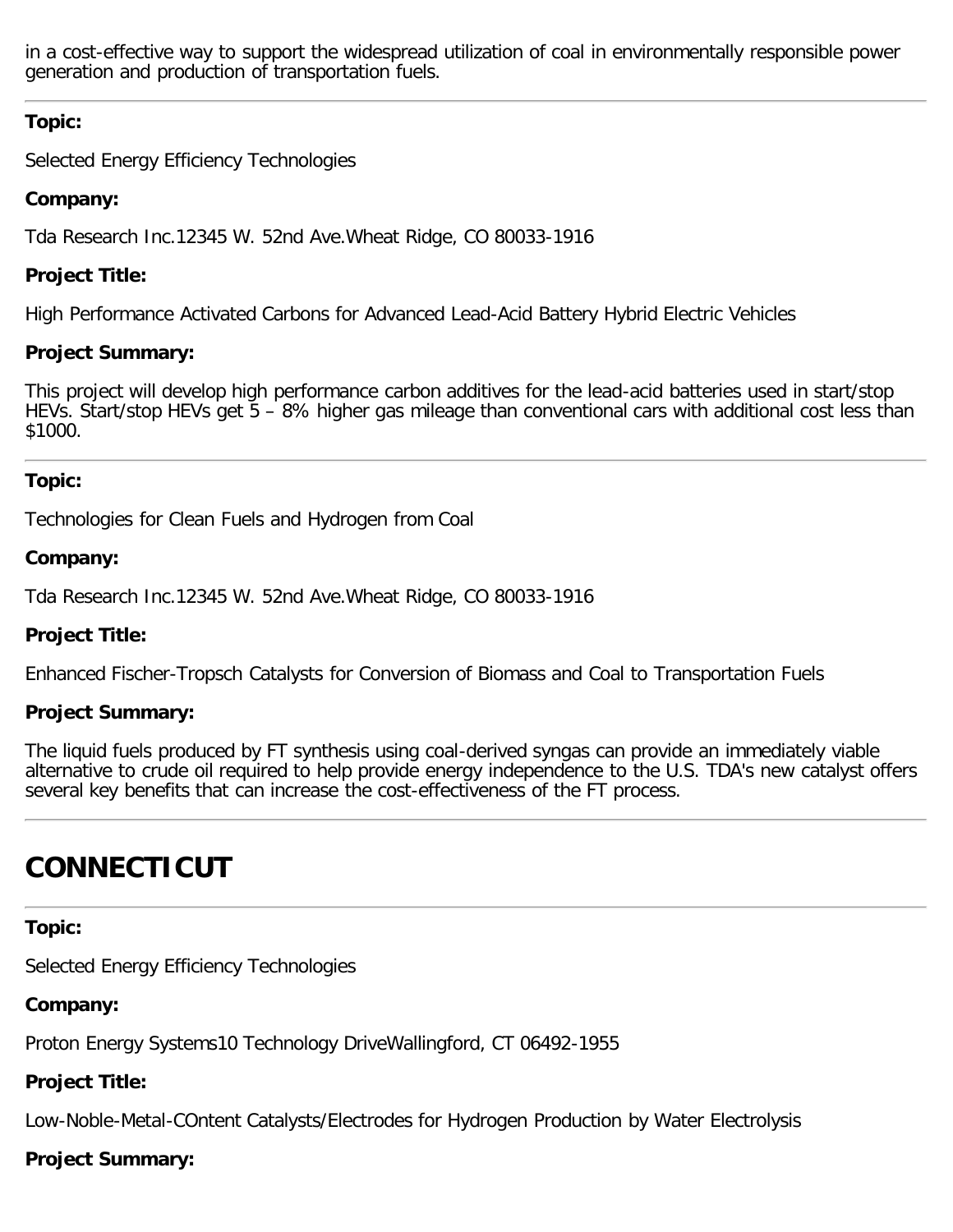Proton OnSite manufactures hydrogen generation systems which can be integrated with renewable energy sources to generate hydrogen fuel while producing minimal carbon footprint. This project aims to reduce the cost of this technology through development of improved electrode materials designed to reduce use of expensive raw materials and overall system capital cost

# <span id="page-8-0"></span>**Florida**

# **Topic:**

Advanced Turbine Technology for IGCC Power Plants

# **Company:**

Florida Turbine Technologies Inc.1701 Military Trail Suite 110Jupiter, FL 33458-7887

# **Project Title:**

Air Riding Seal Technology for Advanced Gas Turbine Engines

# **Project Summary:**

This project will develop an innovative design approach to provide a highly durable "contactless" air riding rotating-to-static seal. Rotating-to-static seals are critical components of all gas turbine engines. The seals can significantly affect the efficiency operability and durability of a gas turbine engine.

# <span id="page-8-1"></span>**Georgia**

# **Topic:**

Fuel Cell Technologies for Central Power Generation with Coal

# **Company:**

Ngimat Co.1824 Willow Trail PkwyNorcross, GA 30093

# **Project Title:**

Low Cost Spray-On Coatings for Protection of SOFC Interconnects and BOP Components

# **Project Summary:**

Solid Oxide Fuel Cells (SOFCs) represent a clean and efficient power generation method; however current technology is cost prohibitive. This project proposes the use of novel nano-coatings that will enable decreased manufacturing and operating cost increased reliability and increased lifetimes for SOFCs.

# <span id="page-8-2"></span>**Illinois**

**Topic:**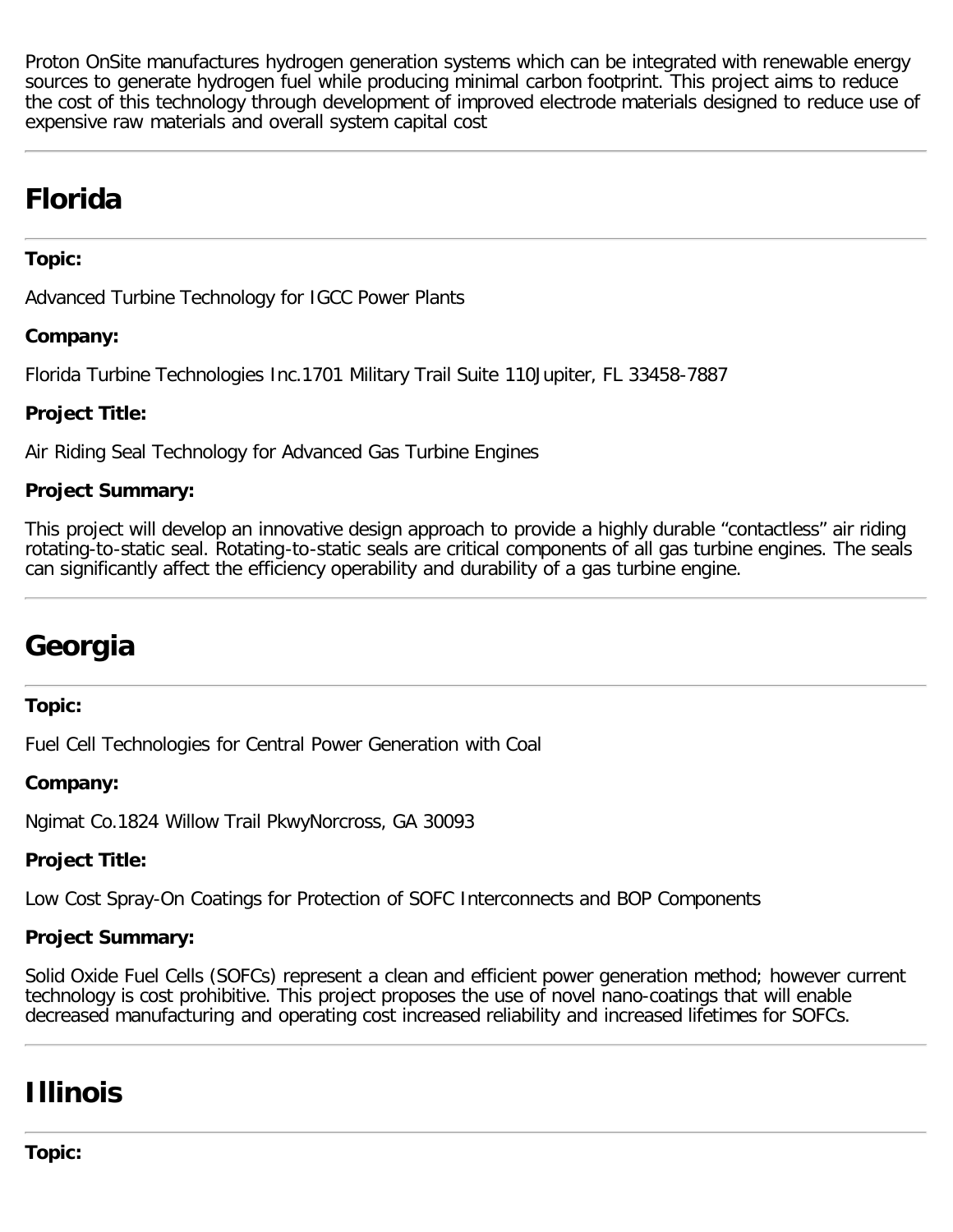Fuel Cell Technologies for Central Power Generation with Coal

# **Company:**

Questek Innovations LLC1820 Ridge AvenueEvanston, IL 60201-3621

# **Project Title:**

Low-Cost Alloys for High-Temperature SOFC System Components

# **Project Summary:**

This project will apply a computational alloy design methodology and experience with high-Cr stainless ferritic alloy and oxidation modeling to create a novel low-cost alloy for SOFC with low Cr volatility and high oxidation resistance that is also weldable to resolve a major technical challenge in SOFC commercialization.

# <span id="page-9-0"></span>**Massachusetts**

#### **Topic:**

Selected Energy Efficiency Technologies

#### **Company:**

Advanced Thermal Technologies LLC91 South St.Upton, MA 01568

#### **Project Title:**

Low-Cost Integrated Package and Heat Sink for High-Temperature Power Modules

## **Project Summary:**

The proposed packaging and heat sink technology will support increased heat dissipation that will lead to improved efficiency and reliability for HEV power conversion systems as well as a range of other industrial and commercial power electronics systems. The technology will support enabling packaging solutions for more efficient next generation semiconductor materials that will provide benefits to society in the form of more efficient products that consume less energy and contribute to improved environmental quality by reducing greenhouse gas emissions.

#### **Topic:**

Selected Renewable Energy Technologies

#### **Company:**

Kse Inc665 Amherst RoadSunderland, MA 01375-9420

# **Project Title:**

Process Intensification for the Production of Furandicarboxylic Acid

# **Project Summary:**

Terephthalic acid is large volume global commodity chemical used in the production of polyester fibers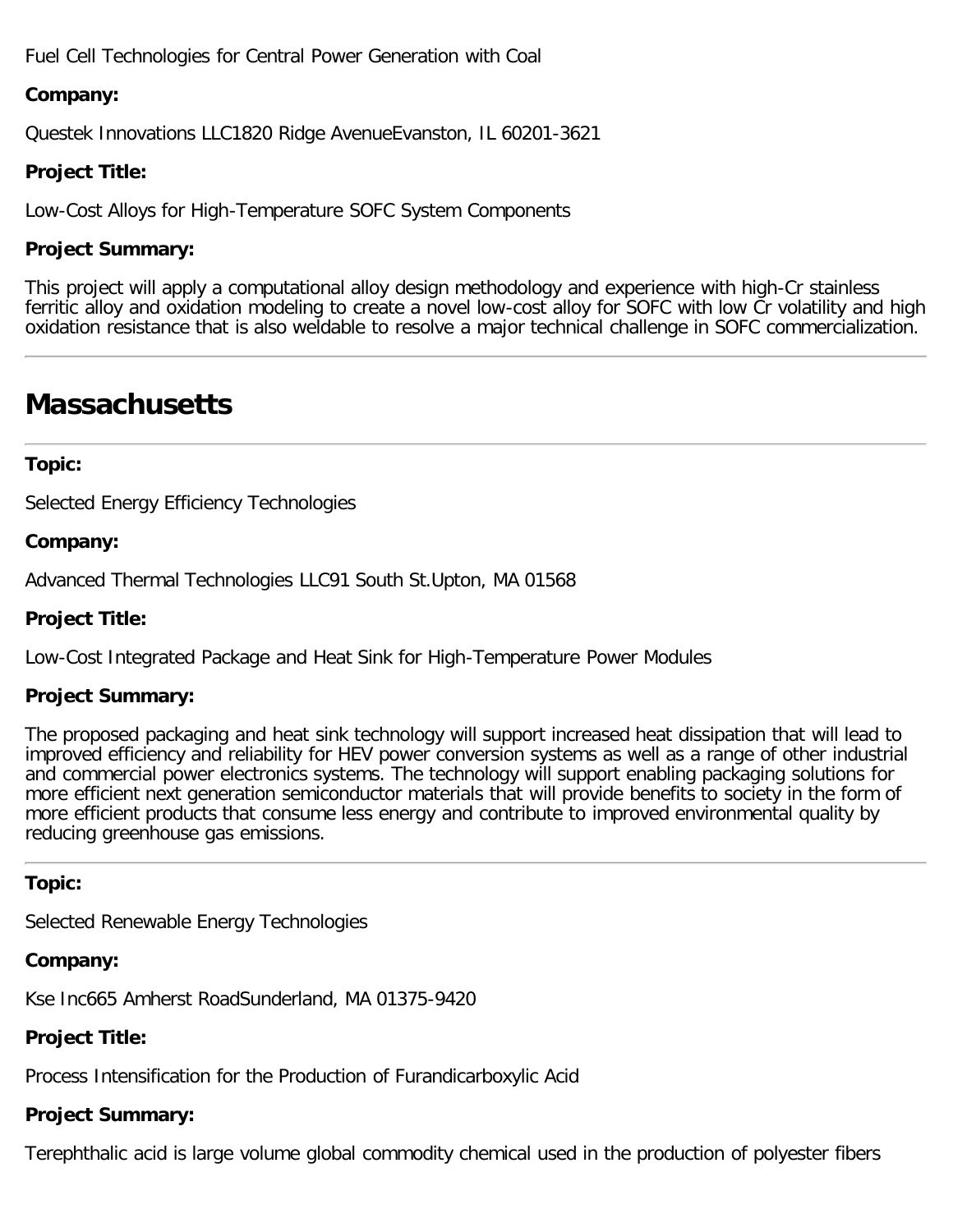beverage bottles and a variety of other commercial products. Current technologies are complex energy intensive and based on hydrocarbon feedstocks resulting in inefficient use of hydrocarbon resources and excessive greenhouse gas emissions. The novel technology will provide a commercially viable route for the production of commodity polyester polymers from biomass-based carbohydrate feedstocks.

# **Topic:**

Selected Energy Efficiency Technologies

# **Company:**

Metal Matrix Cast Composites LLC101 Clematis AvenueWaltham, MA 02453

# **Project Title:**

High Performance Low-Cost IGBT Power Module Thermal Management for HEV/EV Applications

# **Project Summary:**

This project will provide a low cost high performance power module packaging solution for advanced HEVs/EVs "green" automobiles buses trucks construction mining traction vehicles and military armored vehicles and trucks. Enhanced power module technologies will increase fuel efficiency and reduce the cost of HEV/EV for the consumer.

# **Topic:**

Selected Energy Efficiency Technologies

# **Company:**

Metal Oxygen Separation Technologies Inc.11 Michigan DriveNatick, MA 01760-1334

# **Project Title:**

Environmentally Clean Low-cost Low Emission Zero Carbon Rare Earth Metal Primary Processing

# **Project Summary:**

This project will adapt the technology for primary rare earth production using a clean western-compatible processing capability unique to MOxST.

# **Topic:**

Advanced Technologies for Nuclear Energy

# **Company:**

Physical Sciences Inc.20 New England Business CenterAndover, MA 01810-1077

# **Project Title:**

Improved Silicon Carbide Components for Nuclear Applications

# **Project Summary:**

This project will develop silicon carbide materials for nuclear reactor components that will ensure America's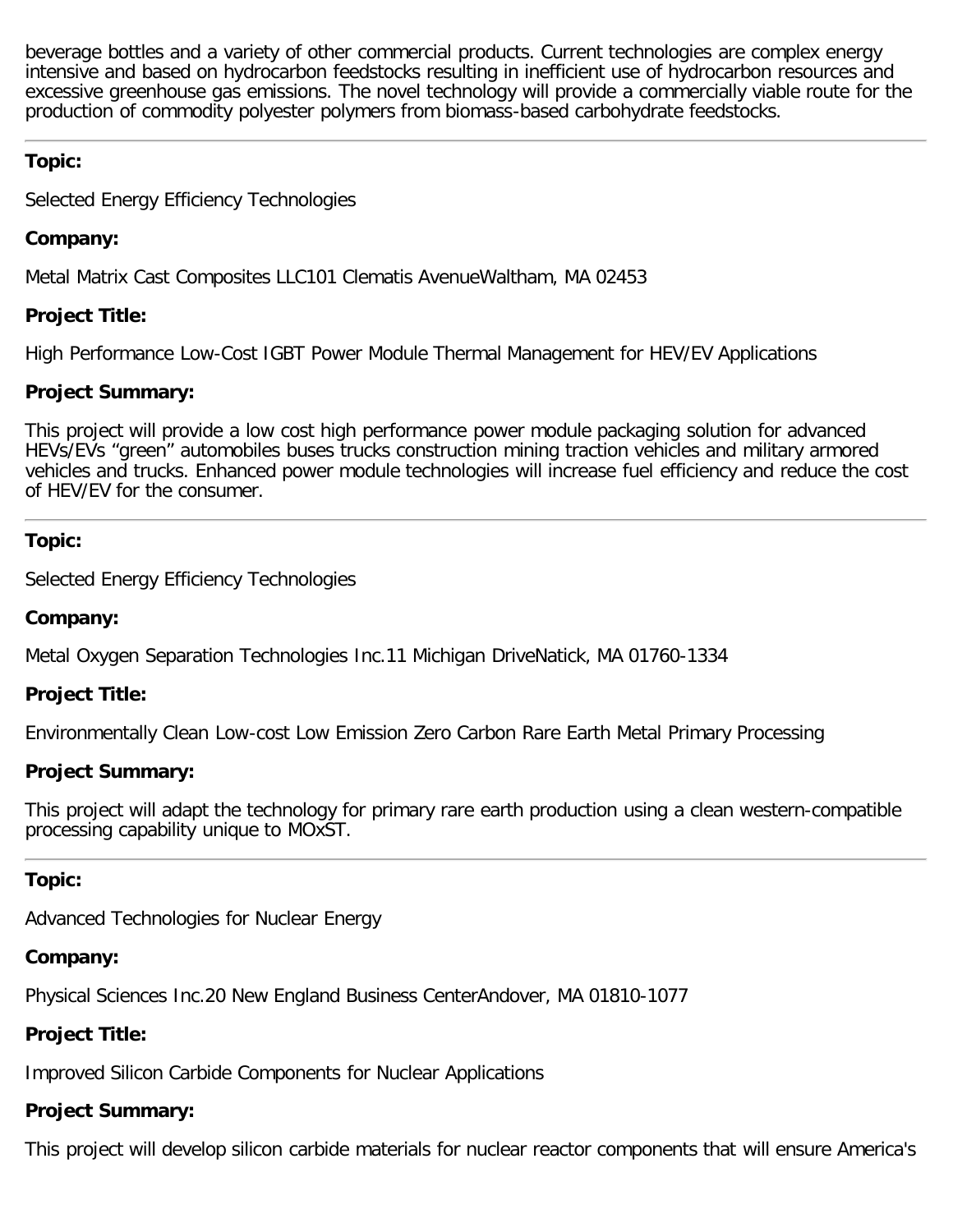leadership in the development of safe next generation nuclear systems that will help the nation regain energy independence.

# **Topic:**

Advanced Technologies for Nuclear Energy

# **Company:**

Radiation Monitoring Devices Inc.44 Hunt StreetWatertown, MA 02472-4699

# **Project Title:**

Solid-State Neutron Detector for Nuclear Material Accounting

# **Project Summary:**

Helium-3 tubes have been the gold standard for detection of neutrons and worldwide shortage of Helium-3 supply severely limits nuclear material accounting capabilities in the domestic nuclear fuel cycle. A Helium-3 replacement detector will be developed to ensure proper nuclear material management and public safety to secure a clean energy.

# **Topic:**

Advanced Technologies for Nuclear Energy

# **Company:**

Radiation Monitoring Devices Inc.44 Hunt StreetWatertown, MA 02472-4699

# **Project Title:**

New 3He Replacement Sensors for DOE Material Control and Accountability

# **Project Summary:**

This project will develop large area neutron detectors that can be economically scaled for numerous DOE and homeland security applications. This technology will be commercially relevant to fill the void created by an inadequate 3He supply.

# **Topic:**

Radiation Detection

# **Company:**

Radiation Monitoring Devices Inc.44 Hunt StreetWatertown, MA 02472-4699

# **Project Title:**

Advanced Plastic Scintillators for Nuclear Non-Proliferation Monitoring

# **Project Summary:**

This project will investigate a novel detector technology that will be very useful for nuclear nonproliferation. It will also be very beneficial for scientific studies (such as space research) as well as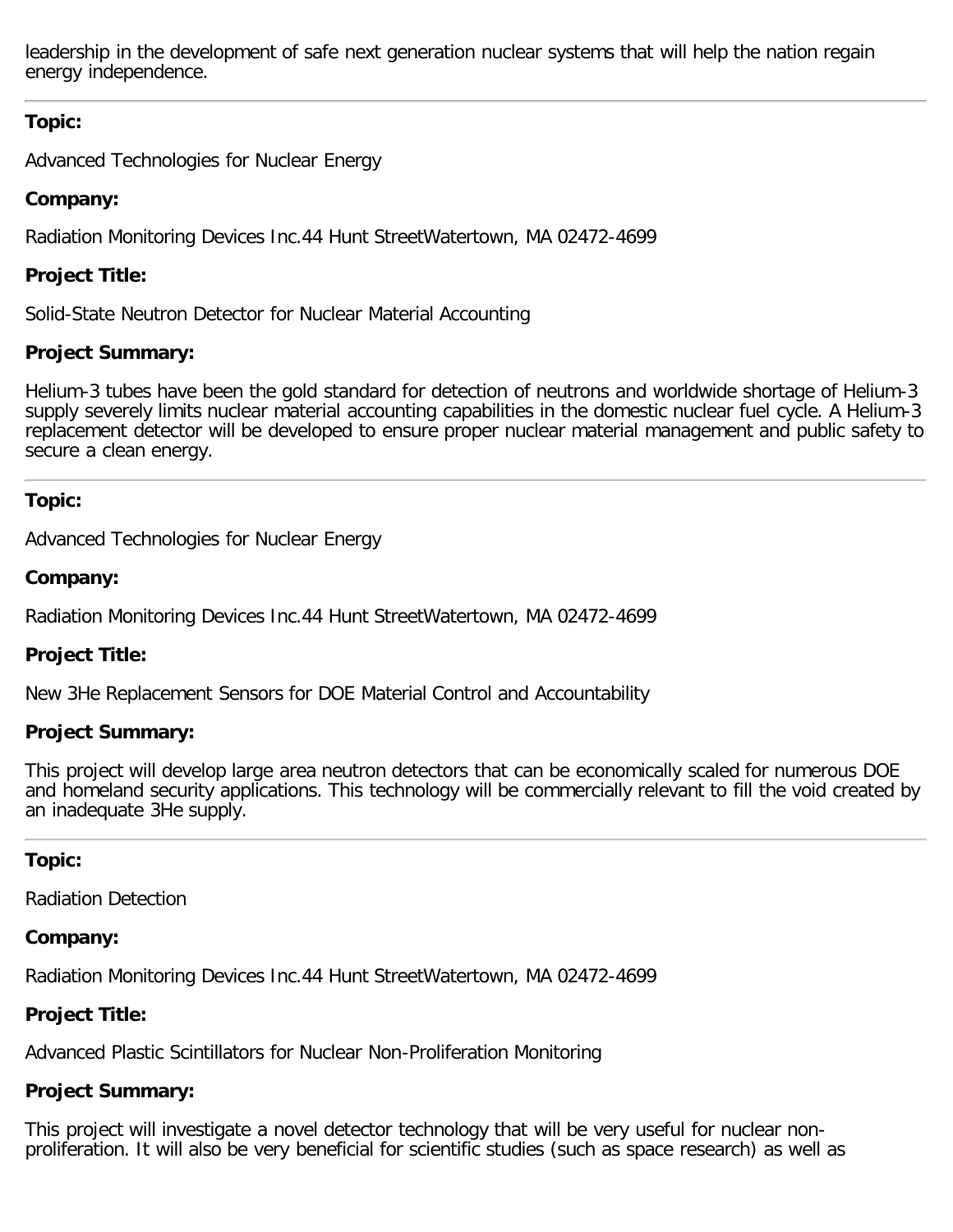commercial applications (such as oil exploration medical imaging and non-destructive testing).

# <span id="page-12-1"></span>**Maryland**

#### **Topic:**

Advanced Technologies for Nuclear Energy

#### **Company:**

Ceramic Tubular Products LLC15815 Crabbs Branch WayRockville, MD 20855-6636

## **Project Title:**

Low Cost Silicon Carbide Fibers Tapes and Architecture for Accident Tolerant Nuclear Fuel Cladding and **Components** 

## **Project Summary:**

This project will develop a new affordable nuclear fuel cladding that promises major improvements in nuclear plant safety during accidents and also higher fuel burnup thereby reducing the volume of nuclear waste.

#### **Topic:**

Selected Renewable Energy Technologies

#### **Company:**

E3tec Service LLC11865 Tall Timber DriveClarksville, MD 21029-1203

#### **Project Title:**

Process Intensification by Integrated Reaction and Distillation for Synthesis of Bio-Renewable Organic Acid Esters

#### **Project Summary:**

Bio-based "green" chemicals are emerging replacements for petroleum derived plasticizers and solvents for which strong global competition is expected. Therefore strong public-private partnerships are required to develop advanced synthesis processes and thereby keeping the U. S. chemical industry competitive to global competition.

# <span id="page-12-0"></span>**Maine**

#### **Topic:**

Selected Renewable Energy Technologies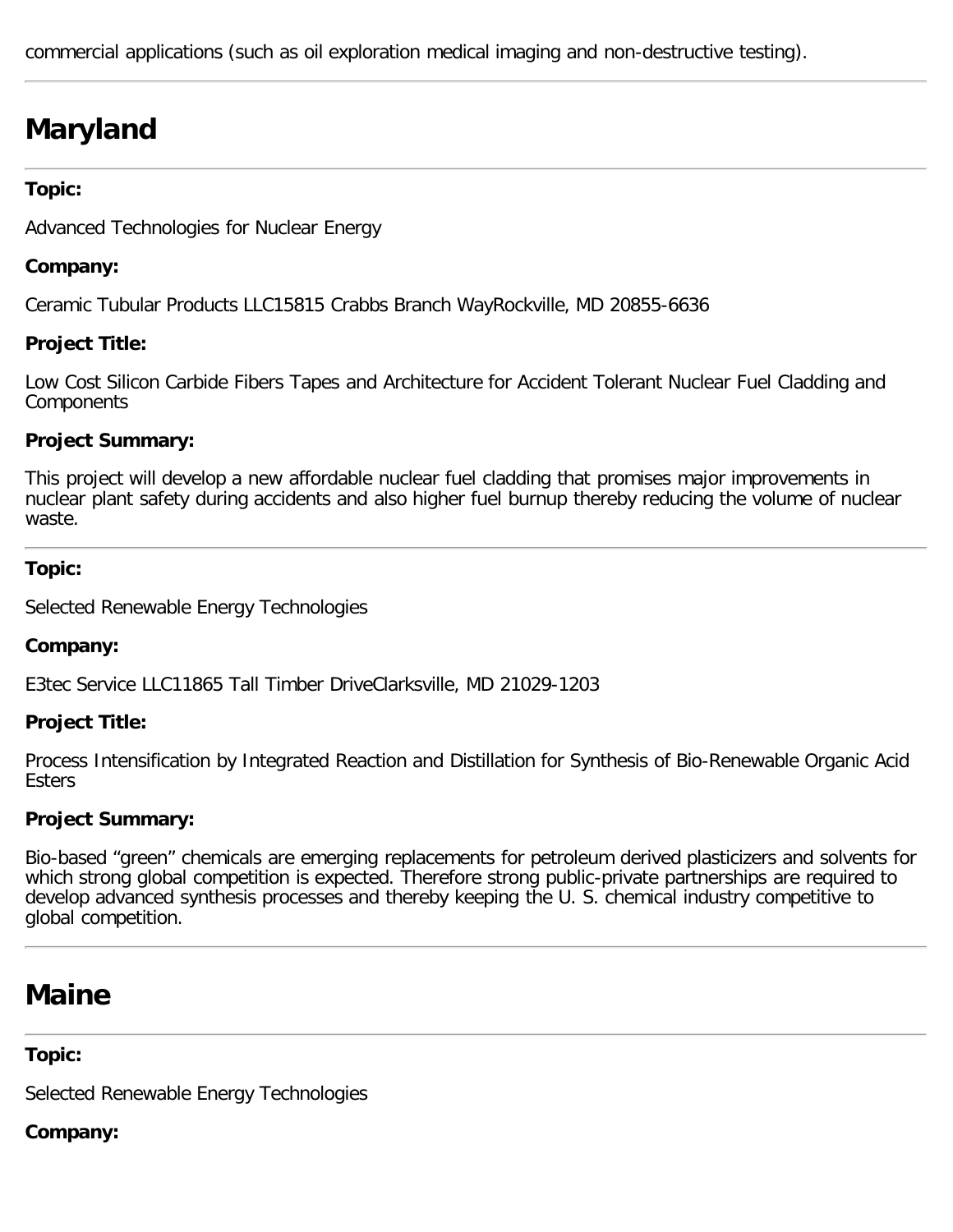Cerahelix Inc20 Godfrey DriveOrono, ME 04473-3610

# **Project Title:**

High Flux Ti Nanofiltration Membrane for Efficient Processing of Bioproducts

# **Project Summary:**

This project will develop a breakthrough technology to increase the process efficiency for converting cellulosic biomass to fuels and chemicals.

# **Topic:**

Selected Renewable Energy Technologies

# **Company:**

Seachange Group LLC28 Stone RoadCape Elizabeth, ME 04107-5005

# **Project Title:**

A Thermal Deoxygenation Process for Cellulosic Biomass Conversion to Energy-Dense Biofuels

# **Project Summary:**

This project will determine optimal conditions for a direct thermochemical conversion of biomass into dropin transportation fuels. "Thermal Deoxygenation" will be readily incorporated into existing biomass processing and fuel distribution infrastructures. The commercial potential is large and economic benefit will be centered in traditionally under-developed rural communities.

# <span id="page-13-0"></span>**Michigan**

#### **Topic:**

Remote Sensing

# **Company:**

Xiomas Technologies L.l.c.1317 Skyway DriveYpsilanti, MI 48197-8952

# **Project Title:**

Hyperspectral Wide Area Imager

# **Project Summary:**

This project will develop a high performance full spectrum Airborne imaging system suitable for a wide variety of applications of interest to the Department of Energy Remote Sensing community.

# **Missouri**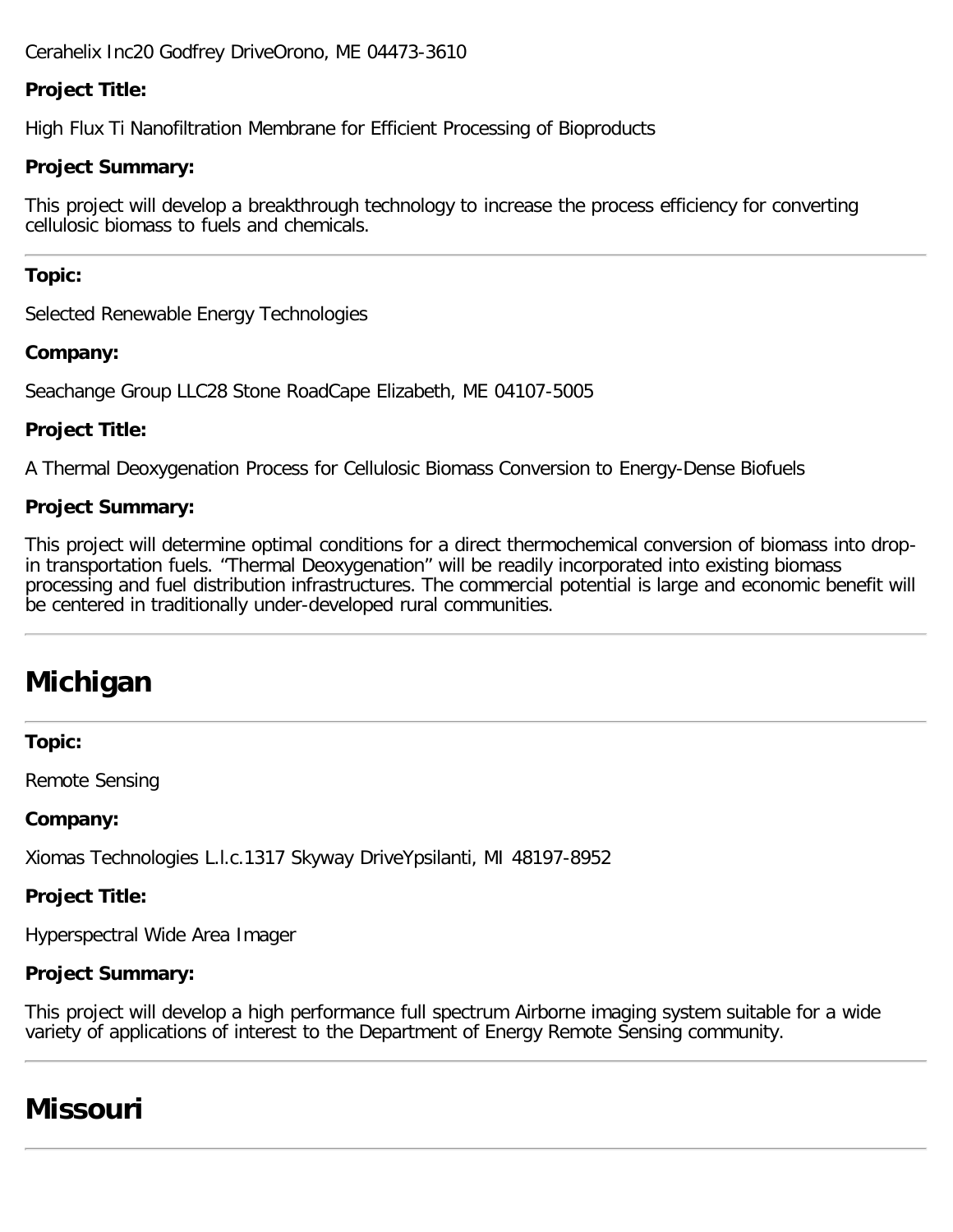# **Topic:**

Crosscutting Fossil Energy Research

# **Company:**

Habsonic LLC604 Germann Ct.Rolla, MO 65401-4728

## **Project Title:**

Development of Robust Distributed Ceramic Coaxial Cable Sensors for High Temperature Harsh Environment Applications

#### **Project Summary:**

One of a kind low-cost sensors and associated instrumentation will be developed for advanced control and optimization of various energy systems to achieve greater efficiency and reduced emissions.

# <span id="page-14-0"></span>**Mississippi**

## **Topic:**

Selected Energy Efficiency Technologies

#### **Company:**

Hybrid Plastics Inc.55 WL Runnels Industrial DriveHattiesburg, MS 39401

#### **Project Title:**

Solid Polymer Electrolytes with High Lithium Ion Conductivity and Transport Number for Hybrid Electric Power-train Systems

#### **Project Summary:**

In order to replace liquid electrolyes in lithium batteries for hybrid electric power train systems solid polymer electrolytes which have the advantages of safety and flexibility must attain conductivities of > 10-3 S/cm. Using newly developed multi-ionic POSS-based lithium salts in which the Si-O-Li are replaced with Si-O-BF3Li groups solid polymer electrolytes with ionic conductivities > 10-3 S/cm will be prepared.

# <span id="page-14-1"></span>**New Hampshire**

#### **Topic:**

Coal Gasification Technologies

**Company:**

Creare Incorporated16 Great Hollow RoadHanover, NH 03755-3116

#### **Project Title:**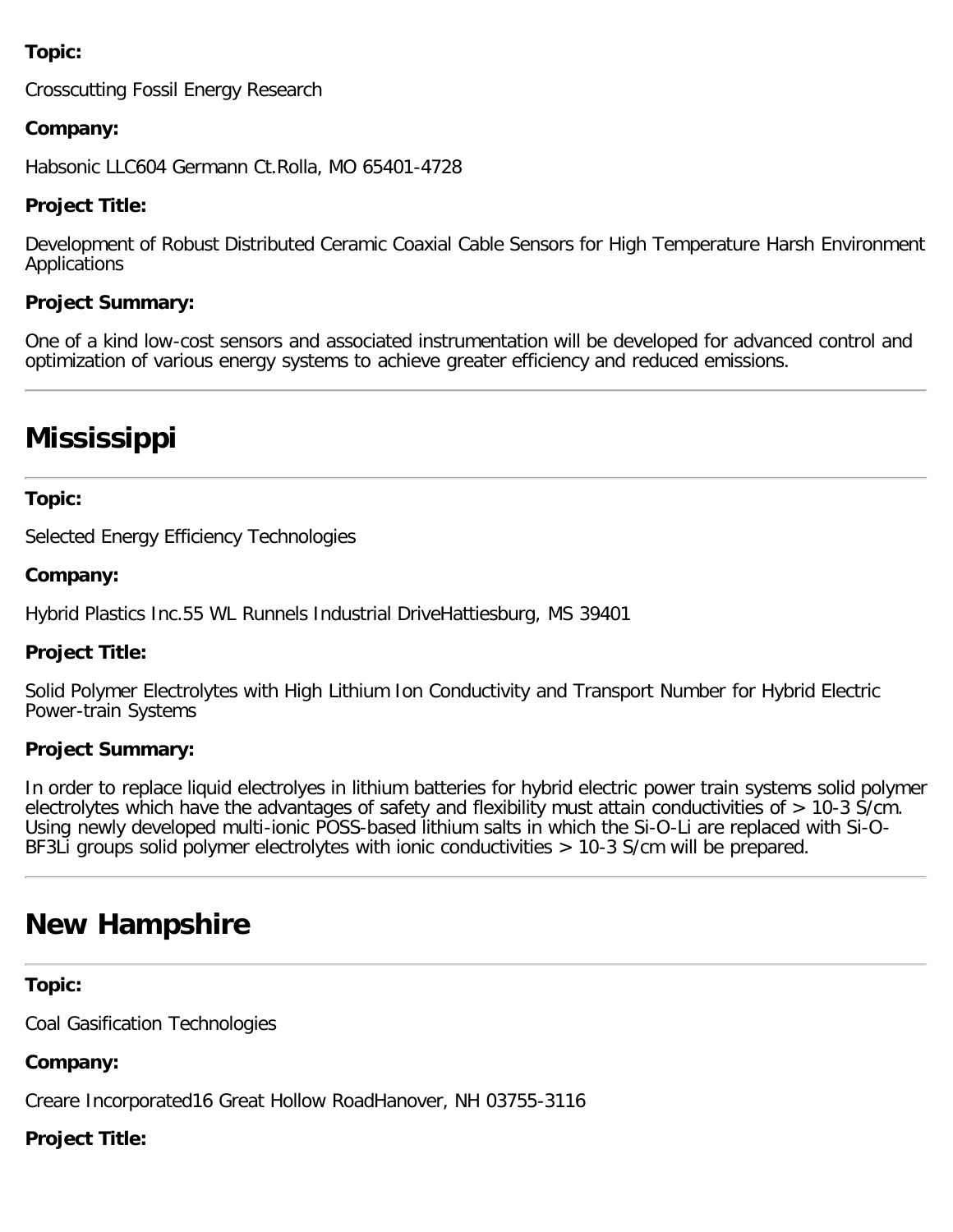A Low-Cost Environmentally Friendly Thermal Storage for CO2 Sequestration

# **Project Summary:**

This project t will develop a low-cost combined thermal and CO2 storage system to enable power plants to increase electrical output during peak demand periods without increasing CO2 emission.

# **Topic:**

Selected Energy Efficiency Technologies

# **Company:**

Creare Incorporated16 Great Hollow RoadHanover, NH 03755-3116

# **Project Title:**

Improved Battery Pack Thermal Management to Reduce Cost and Increase Energy Density

# **Project Summary:**

Electric Vehicles (EVs) and Hybrid Electric Vehicles (HEVs) provide substantial environmental benefits though markets are currently limited due to high cost poor energy density and safety concerns as evidenced by recent HEV fires. The thermal management system resulting from this research will reduce vehicle cost while increasing safety and energy density. This project will greatly improve the overall outlook for HE

# <span id="page-15-0"></span>**New Jersey**

# **Topic:**

Advanced Technologies for Nuclear Energy

# **Company:**

Energy Research Company1250 South Ave.Plainfield, NJ 07062-1920

# **Project Title:**

A New Laser Based Sensor for Nuclear Fuel Reprocessing Safeguards

# **Project Summary:**

This project will develop technology for making spent nuclear fuel reprocessing safe and economical. This technology will expand reprocessing of spent nuclear fuel into new fuel reducing the need for building and safeguarding storage sites for spent fuel as well as reducing the environmental impact of uranium mining.

# **Topic:**

Selected Renewable Energy Technologies

# **Company:**

Exelus Inc.110 Dorsa AveLivingston, NJ 07039-1037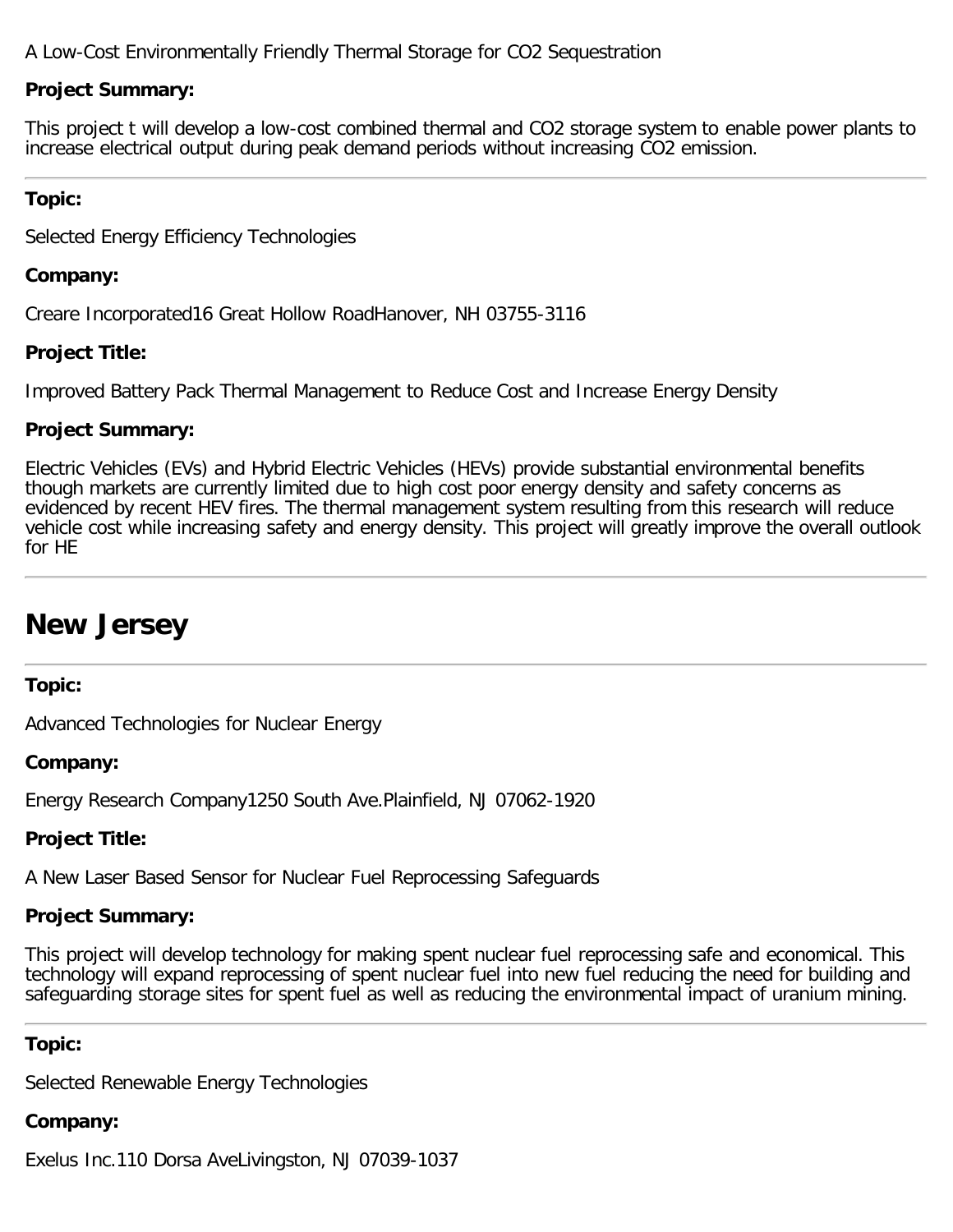# **Project Title:**

Structured Catalyst for Efficient Production of Renewable Jet Fuel

## **Project Summary:**

A new process to make renewable jet fuel from vegetable oil is being developed. The new process can costeffectively produce drop-in renewable Jet A-1 grade fuel using an advanced chemistry to maximize the yield of fuel from each gallon of vegetable oil.

#### **Topic:**

Radiation Detection

## **Company:**

Inrad Optics Inc.181 Legrand Ave.Northvale, NJ 07647-2404

## **Project Title:**

Mixed Diphenylacetylene-Stilbene Crystals for Fast Neutron Detection

## **Project Summary:**

This project will develop growth and fabrication techniques for mixed diphenylacetylene (DPAC)-stilbene crystals and evaluate the potential for commercialization of this new fast neutron detection material.

## **Topic:**

High Voltage DC-Link Power Conversion System for Energy Storage Applications

#### **Company:**

United Silicon Carbide Inc.7 Deer Park DriveMonmouth Junction, NJ 08852-1921

# **Project Title:**

6.5 kV Silicon Carbide Half-Bridge Power Switch Module for Energy Storage System Applications

# **Project Summary:**

This project will develop SiC switch technology to address the need for cheaper power conversion and energy storage management which further enable reliable penetration of renewable resources such as wind and solar power.

# **New Mexico**

# **Topic:**

Technology to Facilitate Monitoring for Nuclear Explosions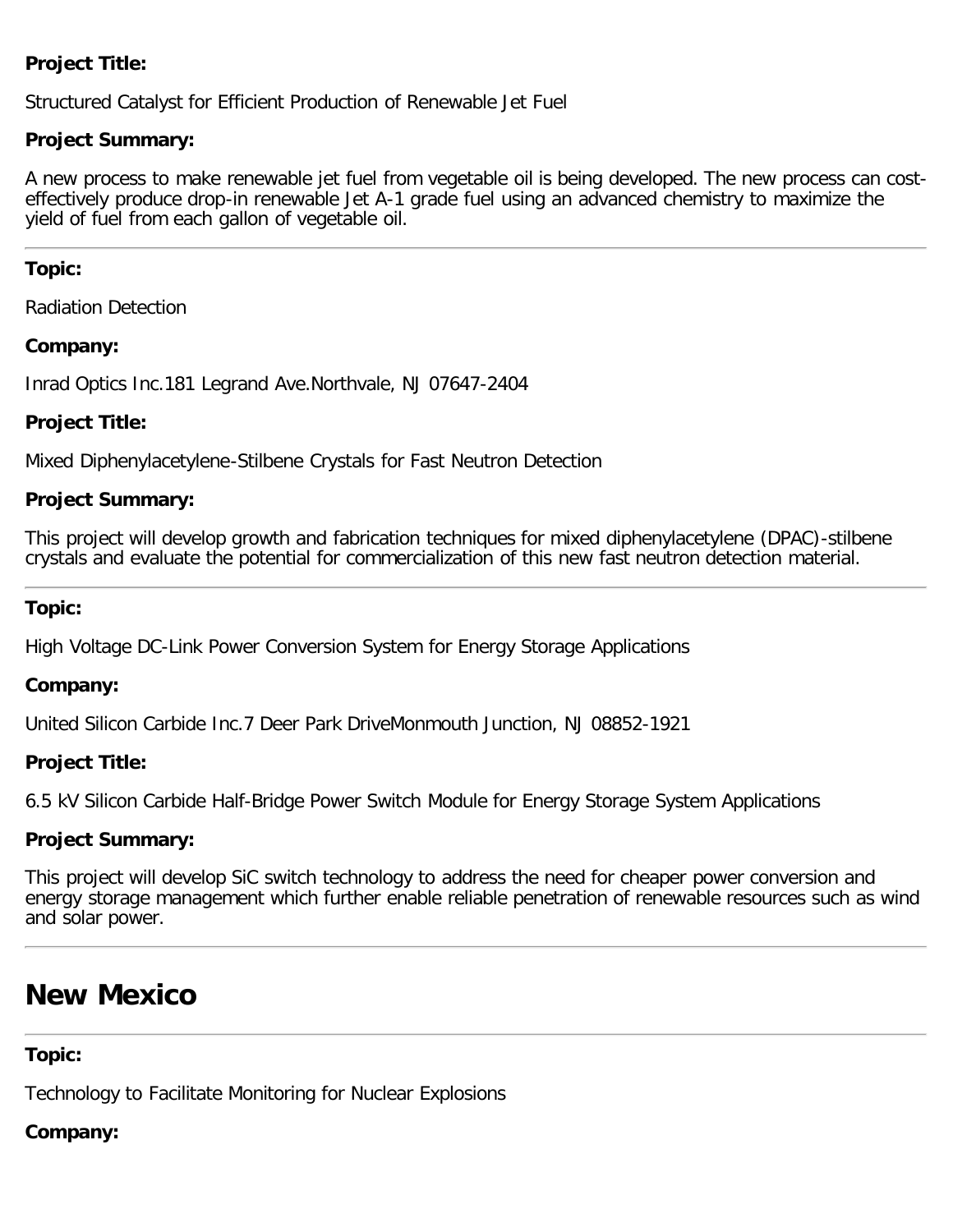Retriever Technology Lp1600 Lena St.Santa Fe, New Mexico 87505

# **Project Title:**

Intelligent Trace Analysis for Automatic Extraction of Analog Seismographic Data

## **Project Summary:**

his project t will develop accurate and automated software to extract digital X-Y trace information from historical analog seismograph data.

## **Topic:**

Advanced Technologies for Nuclear Energy

## **Company:**

Thor Technologies Inc.3013 Aztec Road NEAlbuquerque, New Mexico 87107-4301

# **Project Title:**

Advanced Materials Technology for Nuclear Fuel Research and Development

# **Project Summary:**

This project will develop a new nuclear fuel rod material and design to correct issues limiting the lifetime and safety margins of fuel cladding particularly during loss of coolant including poor corrosion resistance and failure due to excessive heat buildup.

# <span id="page-17-0"></span>**New York**

# **Topic:**

Selected Renewable Energy Technologies

# **Company:**

Biolite68 Jay St Suite 309Brooklyn, NY 11201-8360

# **Project Title:**

Clean Fan Stove Combustion Technology Development

# **Project Summary:**

This project will demonstrate the feasibility of creating an affordable long- lasting clean cook stove solution that delivers at least 90% emissions reduction and 50% lower fuel usage than traditional biomass stoves.

#### **Topic:**

Climate Control Technologies for Fossil Energy Applications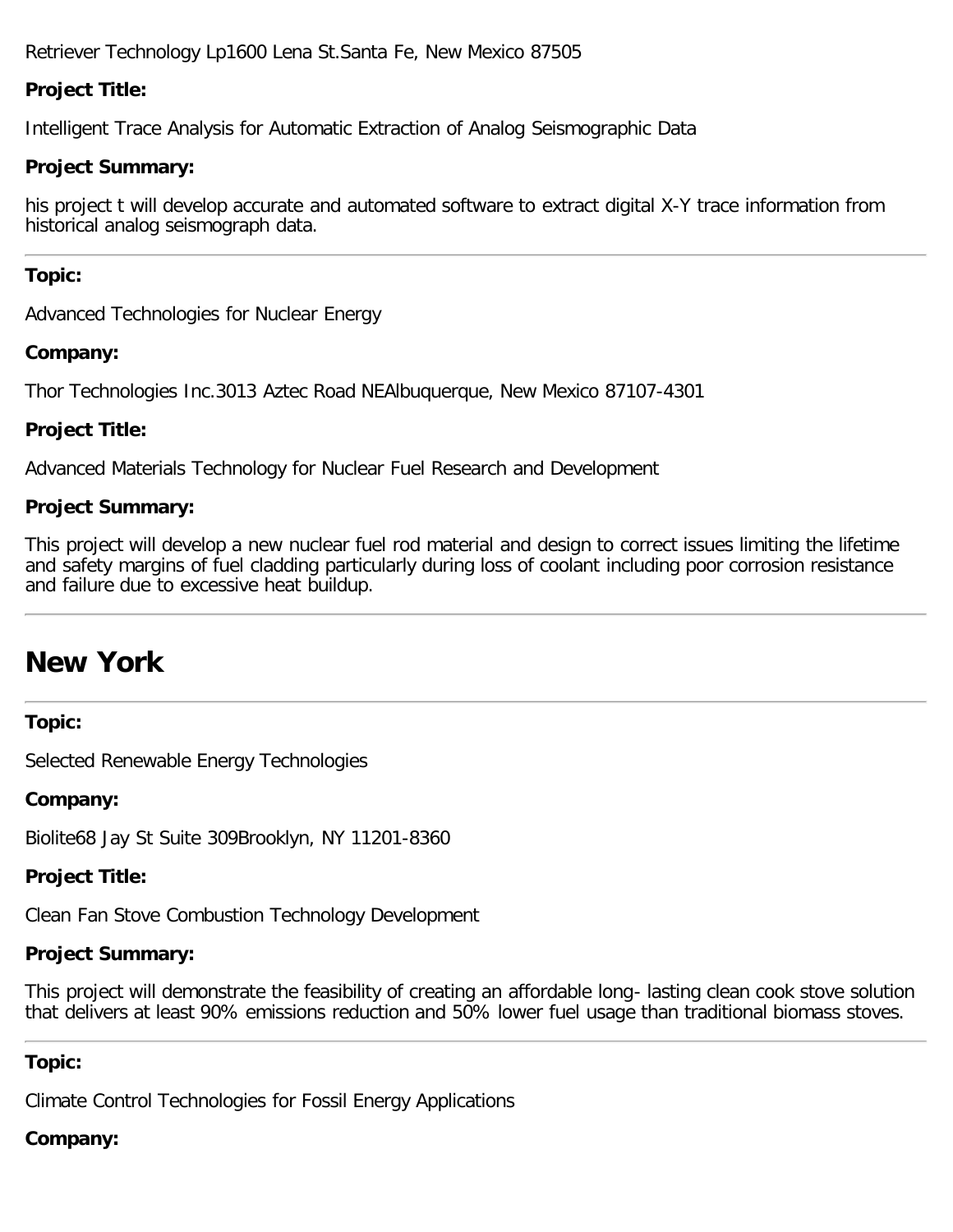United Environment & Energy LLC111 Ridge RoadHorseheads, NY 14845-1507

# **Project Title:**

High Performance Low Cost Bio-Polymer Building Material From CO2 and Recycled Wastes

# **Project Summary:**

This project will develop a high performance low cost and environmentally friendly bioasphalt technology for building applications which will bring significant energy and cost savings to the end-users protect the environment and improve human health and reduce the use of petroleum based fuel.

# <span id="page-18-0"></span>**Ohio**

## **Topic:**

Radiation Detection

# **Company:**

Euclid Techlabs LLC5900 Harper Rd.Solon, OH 44139-1866

## **Project Title:**

Improved Capillary Guided Laser Wakefield Accelerators based on Diamond Materials

## **Project Summary:**

This project will develop a key component that will enable the construction of high intensity portable gamma ray sources to be used for detection of smuggled nuclear materials.

# **Topic:**

Fuel Cell Technologies for Central Power Generation with Coal

# **Company:**

Nextech Materials Ltd.404 Enterprise DriveLewis Center, OH 43035-9423

# **Project Title:**

SOFC Protection Coatings Based on a Cost-Effective Aluminization Process

# **Project Summary:**

The project will develop a commercially viable aluminization process that is amenable to high volume SOFC manufacturing.

# **Topic:**

Advanced Technologies for Nuclear Energy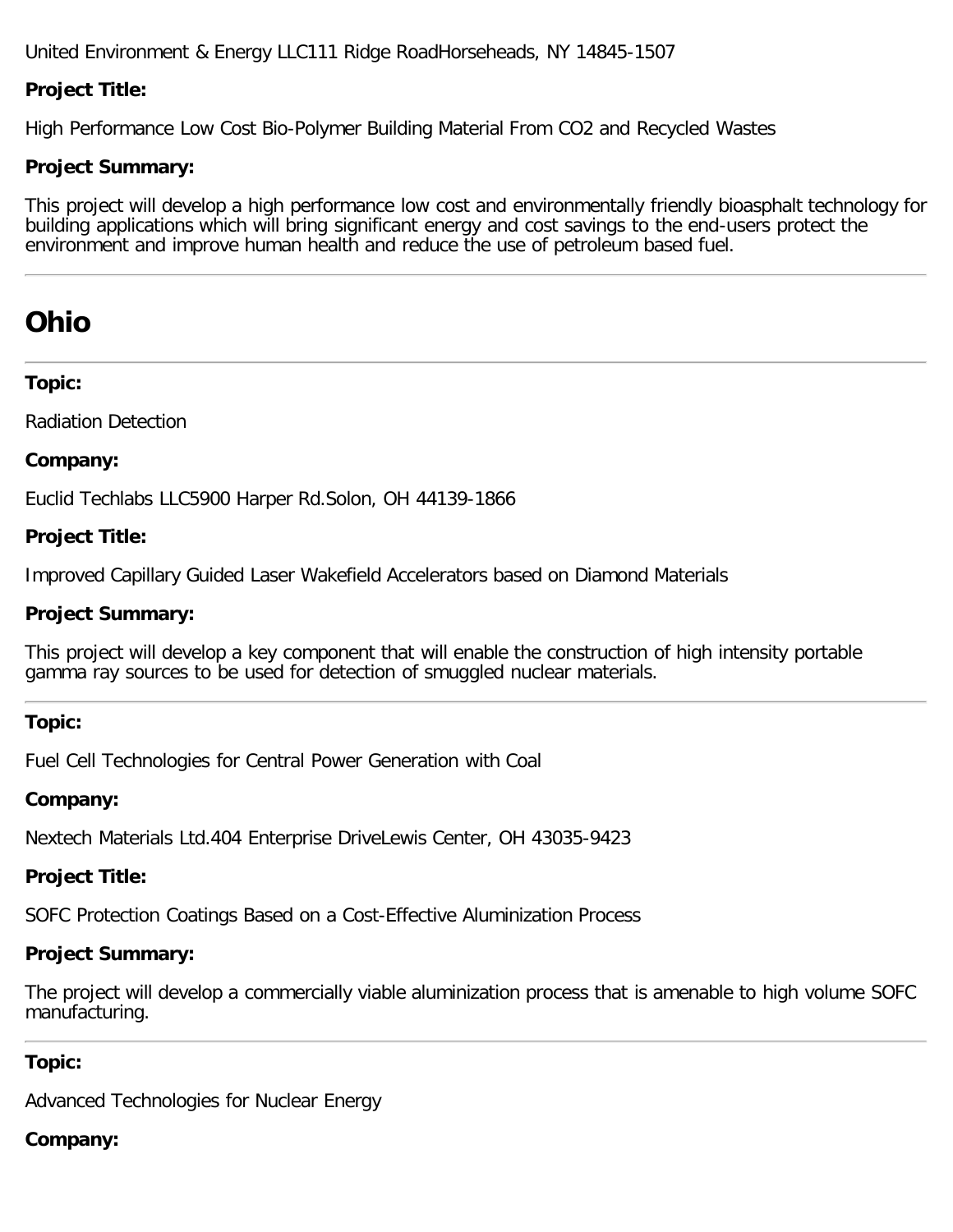Powdermet Inc.24112 Rockwell DriveEuclid, OH 44117-1252

# **Project Title:**

Advanced Processing and Cladding of High Density U-Mo Dispersion Fuels

# **Project Summary:**

This project will establish a national capability to rapidly produce higher burn-up coated and clad nuclear fuel particles to enable the experimental study of the life performance and metallurgical interactions in proliferation-resistant nuclear fuels.

# **Oregon**

## **Topic:**

Selected Renewable Energy Technologies

## **Company:**

Asat Incorporated79093 Highway 99Cottage Grove, OR 97424-9568

## **Project Title:**

Improved Biomass Cooking Stoves and Improved Stove Emission Equipment

## **Project Summary:**

ASAT Inc. is helping to usher in a new generation of clean burning biomass cookstoves that will help protect the health of the world's most vulnerable populations and reduce climate change. In addition ASAT's next generation emission testing equipment will revolutionize how biomass cooking stoves are monitored and improved in field operations around the globe.

# **Topic:**

Tools Techniques Infrastructure and Demonstrations

# **Company:**

Oregon Physics LLC2704 SE 39th LoopHillsboro, OR 97123-8692

# **Project Title:**

Ultra High Brightness Plasma Ion Source for SIMS Imaging of Actinides at the Theoretical Resolution Limit.

# **Project Summary:**

Nuclear forensics is a rapidly advancing branch of analytical science that has proven to be enormously beneficial in efforts to curtail nuclear proliferation amongst rogue nations and terrorist organizations. This project aims to dramatically enhance the precision and speed of analysis when characterizing nuclear material recovered from suspicious facilities.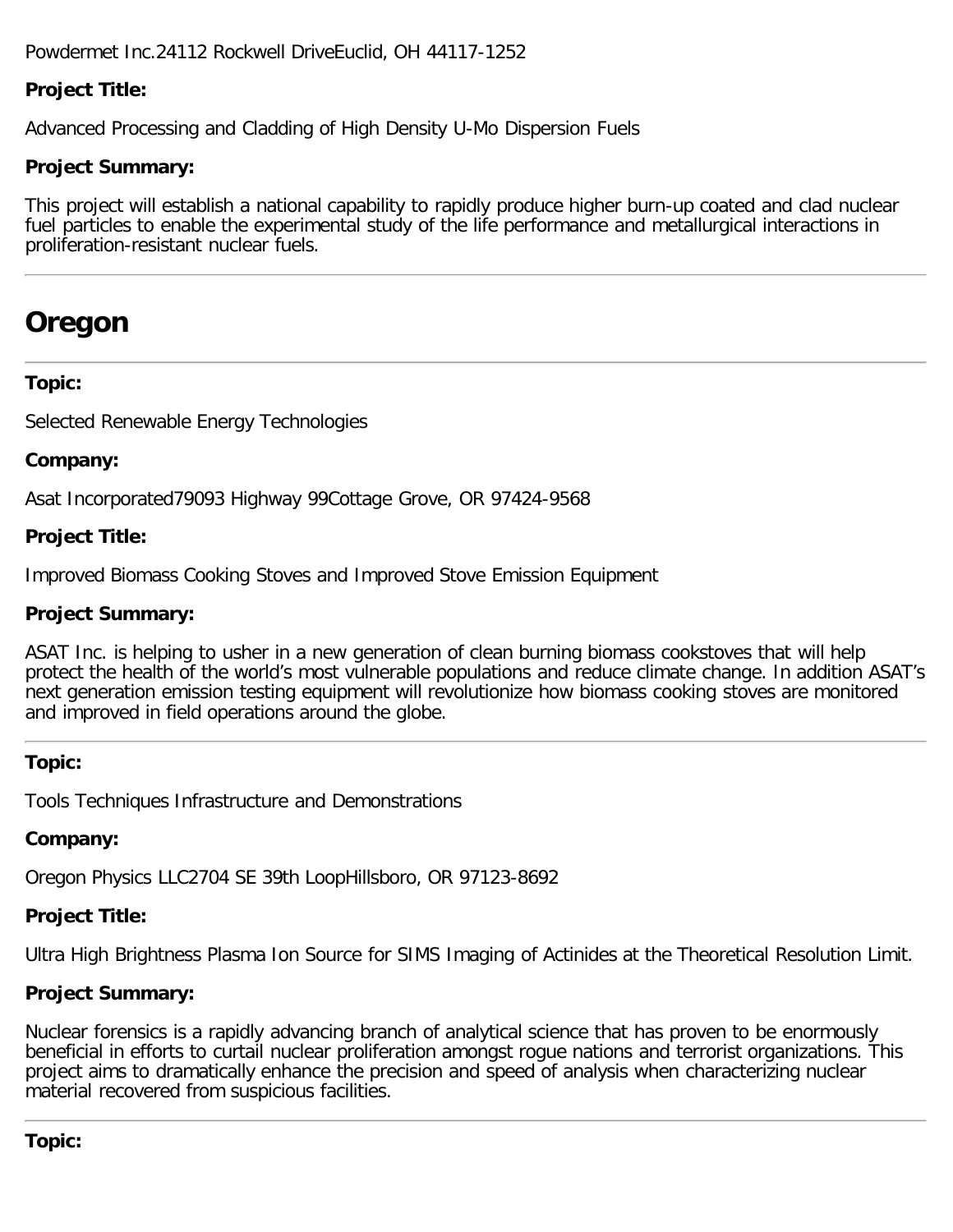## Selected Renewable Energy Technologies

## **Company:**

Tau Science Cororation15250NW Greenbrier PkyBeaverton, OR 97006-5764

## **Project Title:**

Apparatus for Optimizing Photovoltaic Solar Manufacturing Efficiency through Real-Time Process Feedback and Spectral Binning of Cells

## **Project Summary:**

This project will develop a non-contact spectral response (Quantum Efficiency) system capable of monitoring critical process parameters in the solar manufacturing line.

# <span id="page-20-0"></span>**Pennsylvania**

#### **Topic:**

Coal Gasification Technologies

#### **Company:**

Advanced Cooling Technologies Inc.1046 New Holland AveLancaster, PA 17601-5606

#### **Project Title:**

Hybrid Solar Coal Gasifier

#### **Project Summary:**

The liquid fuels produced by FT synthesis using coal-derived syngas can provide an immediately viable alternative to crude oil required to help provide energy independence to the U.S. This project will develop a new catalyst that offers several key benefits that can increase the cost-effectiveness of the FT process.

#### **Topic:**

Selected Energy Efficiency Technologies

#### **Company:**

Axion Power International Inc.3601 Clover LaneNew Castle, PA 16105-

#### **Project Title:**

Development of High Charge Acceptance PbC® Batteries for Low Cost, High Efficiency Micro Hybrid Vehicles **Project Summary:**

This project will investigate the potential for high efficiency low-cost micro-hybrids by combining the features of their patented lead-carbon PbCÒ battery with a standard lead–acid battery. This dual-mode approach to micro-hybrid vehicle architecture has the potential to significantly increase the fuel efficiency and lower CO2 emissions without significantly increasing costs.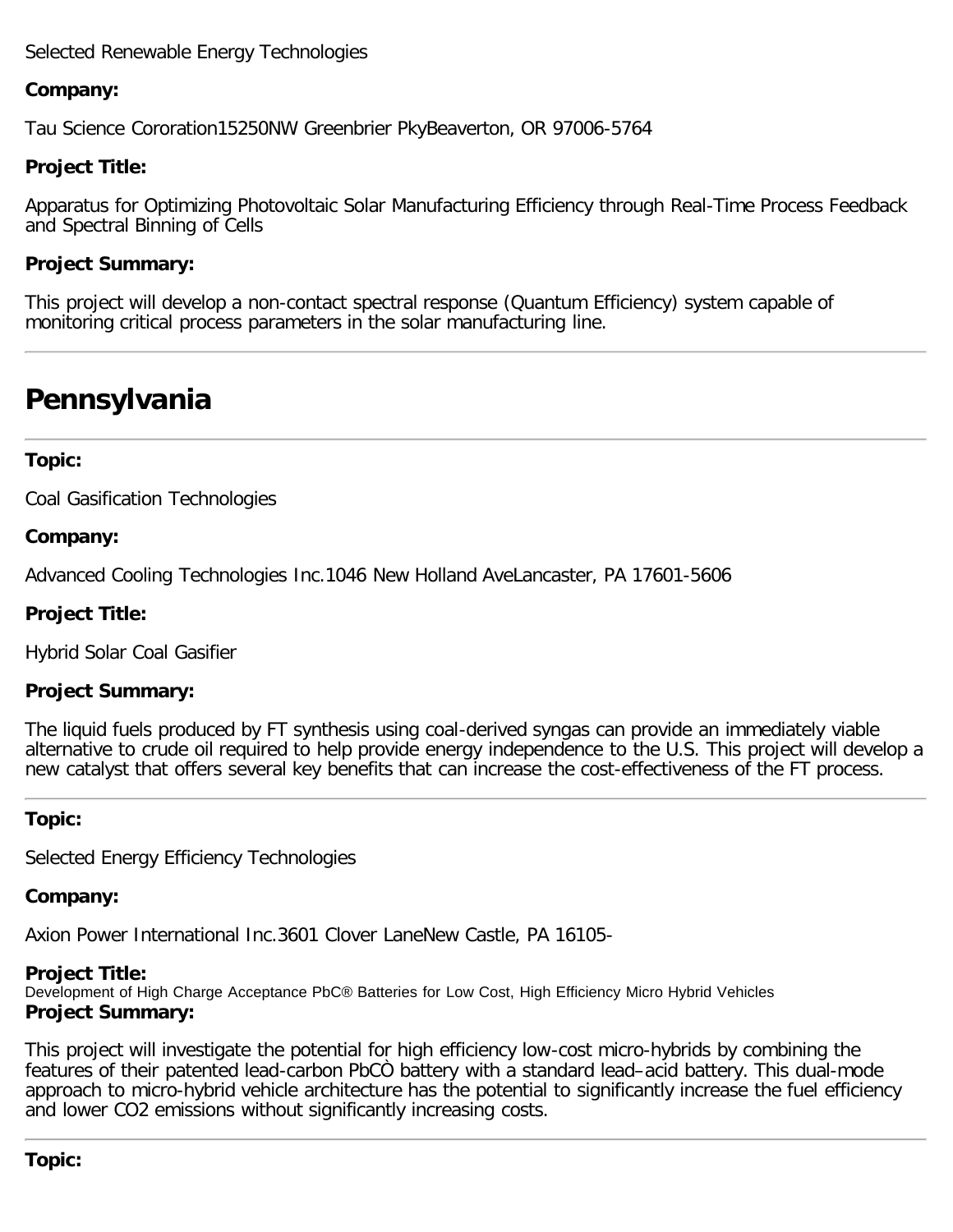# Selected Renewable Energy Technologies

#### **Company:**

Lehighton Electronics Inc.208 Memorial DriveLehighton, PA 18235-0328

#### **Project Title:**

Using Coupled Eddy Current and Open-Circuit Voltage Technology to Improve PV Manufacturing Processes

**Project Summary:** This research will lead to cost reductions in PV module manufacturing processes by defining semiconducting materials with fewer variations in defects and impurities, which typically reduce solar cell device efficiency and lead to rejected material in the manufacturing process.

# **South Carolina**

#### **Topic:**

Selected Energy Efficiency Technologies

#### **Company:**

Dreamweaver International3 Research Dr.Greenville, SC 29607

#### **Project Title:**

Super Low Cost Sub \$1/m2 Battery Separator Based on Microfiber Nanofiber Paper

#### **Project Summary:**

This project t will study the use of nanofiber-nonwovens to lower the cost of batteries for electric and hybrid vehicles by replacing expensive membranes with nanofiber-based papers.

#### **Topic:**

Global Safeguards

#### **Company:**

Tetramertechnologies L.l.c.657 South Mechanic StreetPendleton, SC 29670

#### **Project Title:**

Development and Commercialization of Nanocomposite Coating Technologies

#### **Project Summary:**

This project will synthesize new patentable composite materials for advanced tamper-indicating coatings for the seals used in verification and authentication of highly sensitive materials to support the nuclear Global Safeguards effort.

# <span id="page-21-0"></span>**Tennesee**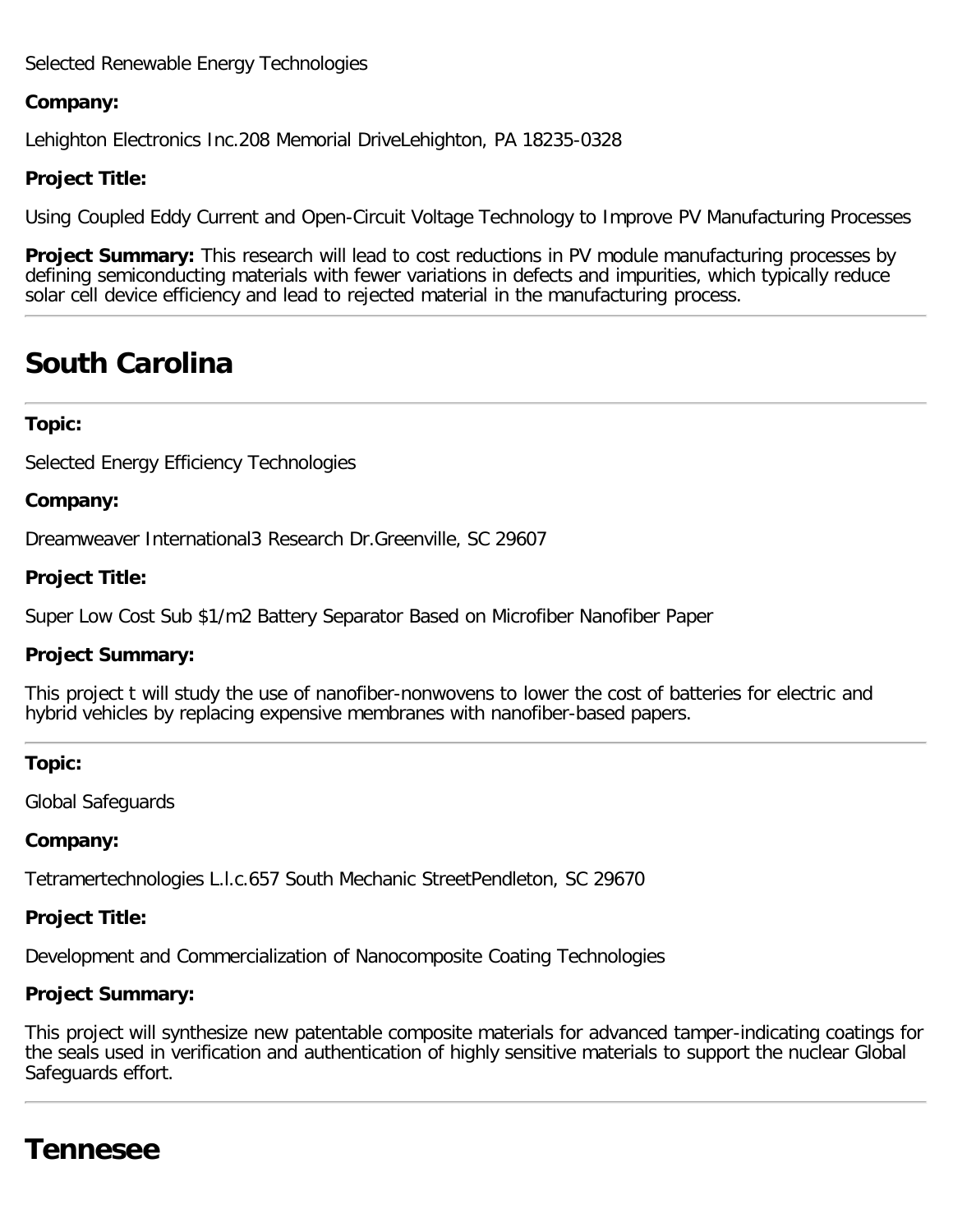## **Topic:**

Advanced Technologies for Nuclear Energy

# **Company:**

Analysis And Measurement Services Corporation9119 Cross Park DriveKnoxville, TN 37923-4505

# **Project Title:**

Online Monitoring in Small Modular Reactors

## **Project Summary:**

Small modular reactors (SMRs) are slated for deployment in the United States and other countries for economical safe and secure power generation. This project will provide the SMR designers vendors and utilities with optimum instrumentation that is amenable to online condition monitoring for safer and more efficient operation.

# **Topic:**

Advanced Technologies for Nuclear Energy

## **Company:**

Analysis And Measurement Services Corporation9119 Cross Park DriveKnoxville, TN 37923-4505

## **Project Title:**

Advanced Diagnostics for the Control Element Drive Mechanism System in Pressurized Water Reactors

# **Project Summary:**

This project will enhance the reactor control system of existing and new nuclear reactors by developing diagnostic capabilities and improved condition monitoring for the control element drive mechanism system. This technology promotes superior safety reliability and economic performance for existing and next generation reactors.

#### **Topic:**

Crosscutting Fossil Energy Research

#### **Company:**

Emerging Measurements (emco)9910 Kay Meg WayKnoxville, TN 37922-6387

# **Project Title:**

Thermographic Phosphors in Improved Thermal Management of Fossil Fuel Power Plants

# **Project Summary:**

<span id="page-22-0"></span>This project will develop high temperature optical based thermographic phosphor sensors for fossil fuel fired power plants.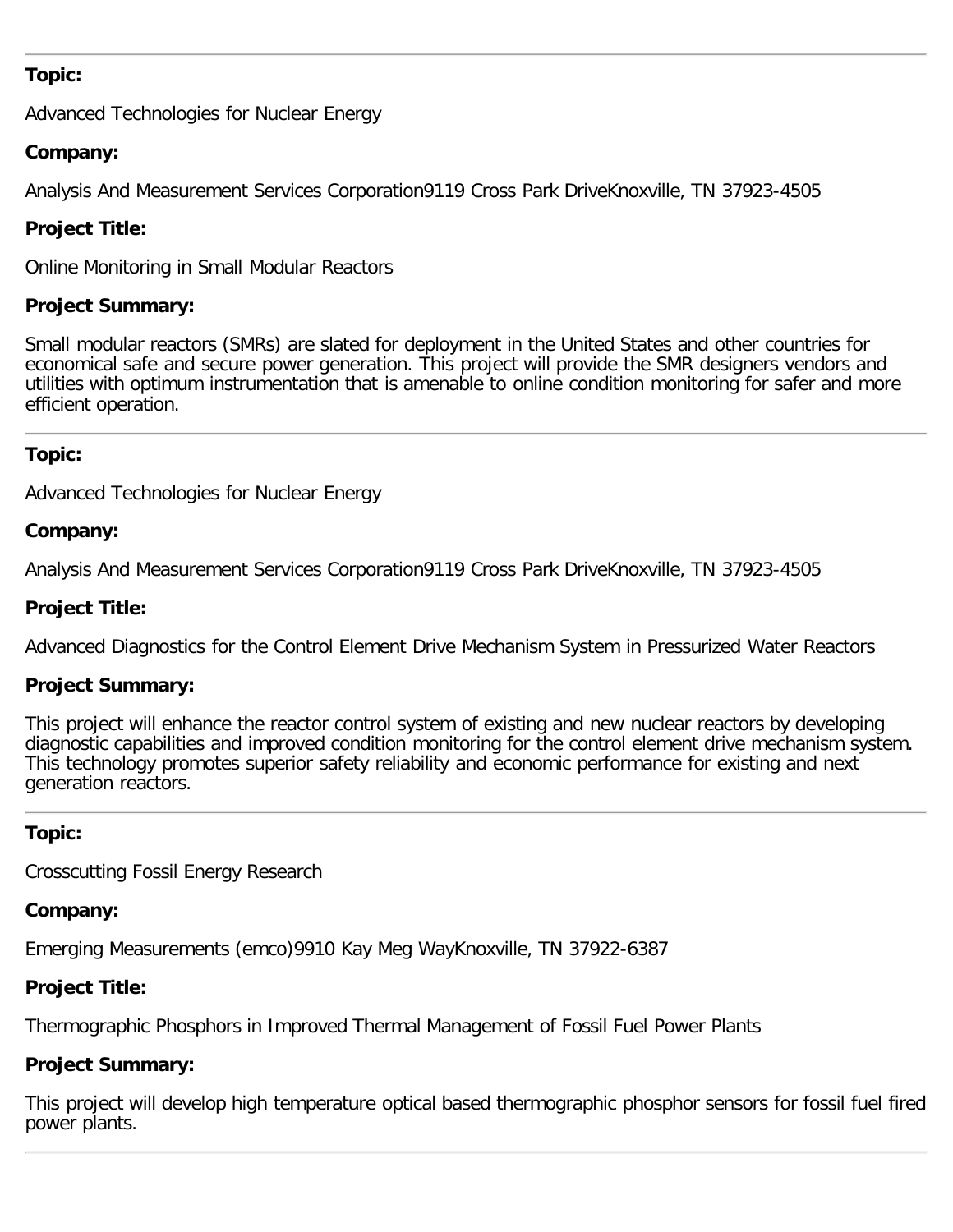# **Texas**

# **Topic:**

Selected Energy Efficiency Technologies

# **Company:**

Applied Nanotech Inc.3006 Longhorn Blvd Ste 107Austin, TX 78758

# **Project Title:**

High Performance Thermal Packaging Substrate

# **Project Summary:**

Thermal management is a critical part of hybrid electric vehicle technology and in particular represent a difficult and costly area for power electronics production. The proposed research will exploit recent advances in nanotechnology to provide increased thermal and electrical conductivity for power electronic materials by develop CarbA1™-based advanced dielectric thermal management materials. The proposed solution has application for increasing lifetime and reliability in all power electronic devices including solid-state lighting (LEDs) and displays.

# **Topic:**

Remote Sensing

# **Company:**

Intelliepi-ir Inc.1250 E. Collins Blvd.Richardson, TX 75081-2401

# **Project Title:**

Improvement of Sb-based III-V SLS Epi Materials for IR FPA Applications

# **Project Summary:**

III V superlattice based detectors incorporating antimony allow high performance infrared detection in key midwave (5μm) to beyond longwave (10μm) wavelengths. Overcoming technical challenges related to the epitaxial growth will enable a large cost reduction and performance boost to remote sensing in the infrared. This effort will focus on defect reduction in strained layer superlattice (SLS) detectors to improve focal plane array (FPA) pixel operability imaging performance.

# <span id="page-23-0"></span>**Virginia**

# **Topic:**

High Voltage DC-Link Power Conversion System for Energy Storage Applications

# **Company:**

Genesic Semiconductor Inc43670 Trade Center PlaceDulles, VA 20166-2123

# **Project Title:**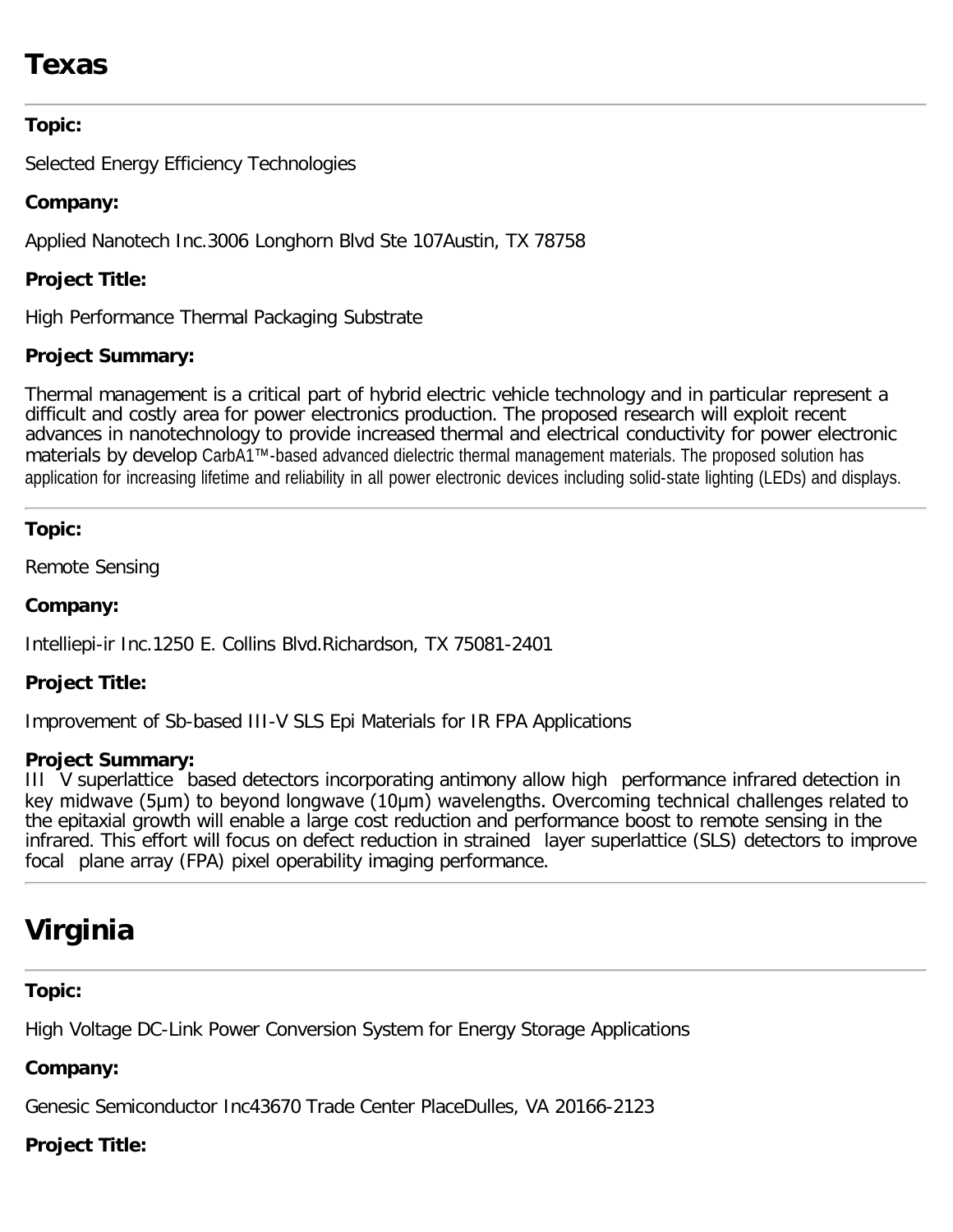15 kV Phase Leg Modules with SiC Monolithically Integrated JBS Rectifier with Super Junction Transistor (MIDSJT) Devices

## **Project Summary:**

This project will develop novel silicon carbide based high-efficiency power modules for power conversion at 12.47 kilo Volt line voltages. This breakthrough technology will significantly enhance the grid-connected energy storage and distributed solar/wind farms.

#### **Topic:**

Climate Control Technologies for Fossil Energy Applications

#### **Company:**

Materials Modification Inc2809-K Merrilee DriveFairfax, VA 22031

#### **Project Title:**

New Solvent system for Carbon Dioxide Capture

#### **Project Summary:**

Capture and storage of CO2 is a key component of President's vision for a cleaner more secure energy future. This project will focus on ionic liquid based flue gas purification for CO2 capture.

#### **Topic:**

Selected Energy Efficiency Technologies

#### **Company:**

Materials Modification Inc2809-K Merrilee DriveFairfax, VA 22031

#### **Project Title:**

Next Generation Processes for Carbonate Electrolytes for Battery Applications

#### **Project Summary:**

This project will use a core shell catalyst to significantly improve the formation of dimethyl carbonate and help inject vitality and new technology to a emerging market for batteries that are planned for use in numerous industrial applications.

#### **Topic:**

Selected Renewable Energy Technologies

#### **Company:**

Microxact Incorporated295 Industrial DriveChristiansburg, VA 24073-2538

#### **Project Title:**

Real time PV Manufacturing Diagnostic System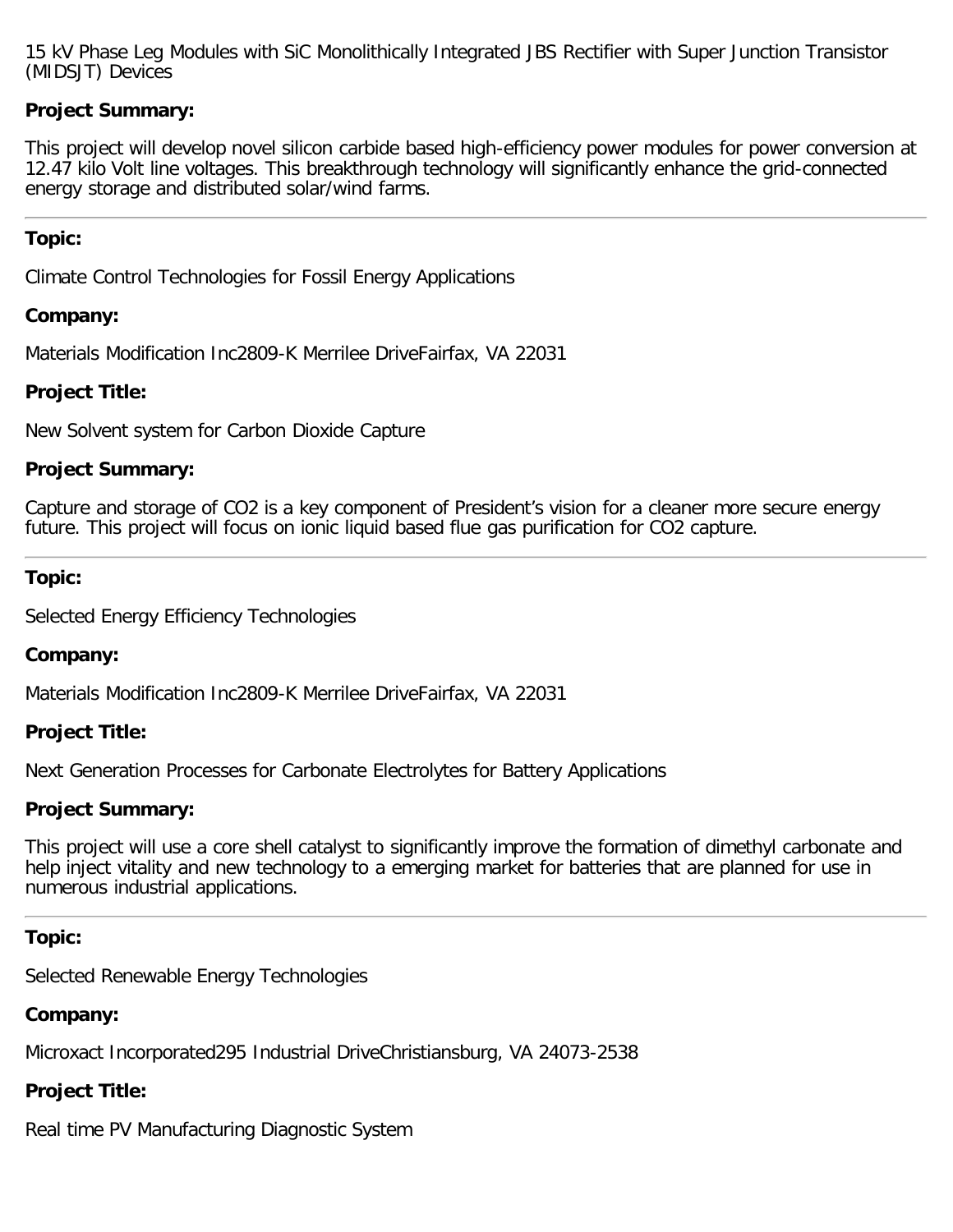# **Project Summary:**

An enabling technique for in-line PV manufacturing diagnostics is proposed to increase the productivity of PV manufacturing lines and reduce the cost of solar energy thus reducing the US dependency on foreign oil while simultaneously reducing emission of greenhouse gasses.

## **Topic:**

Advanced Turbine Technology for IGCC Power Plants

## **Company:**

Mikro Systems Inc.1180 Seminole TrailCharlottesville, VA 22901-5713

## **Project Title:**

Advanced Filtration to Improve Single Crystal Casting Yield

## **Project Summary:**

This project will develop ceramic filters that will optimize filtration performance while enabling directional flow of molten alloy during the SX casting process. These performance advantages will be enabled through the geometric design of the filter. Another anticipated benefit is the ability to design part-specific filtration schemes for advanced airfoil castings.

# <span id="page-25-0"></span>**Vermont**

# **Topic:**

Selected Energy Efficiency Technologies

# **Company:**

Microstrain Inc.459 Hurricane LaneWilliston, VT 05495-7824

# **Project Title:**

Scalable Network of Low-Cost Self-Powered Wireless Sensors For Commercial Buildings

# **Project Summary:**

Monitoring the quality and condition of indoor environments in commercial buildings is essential for optimizing energy efficiency energy cost-savings worker health and worker productivity. This project will develop a calable low-cost self-powered wireless sensing network which couples miniature environmental monitoring with novel occupant comfort feedback sensors for enhanced HVAC understanding and control.

# <span id="page-25-1"></span>**Washington**

#### **Topic:**

Selected Renewable Energy Technologies